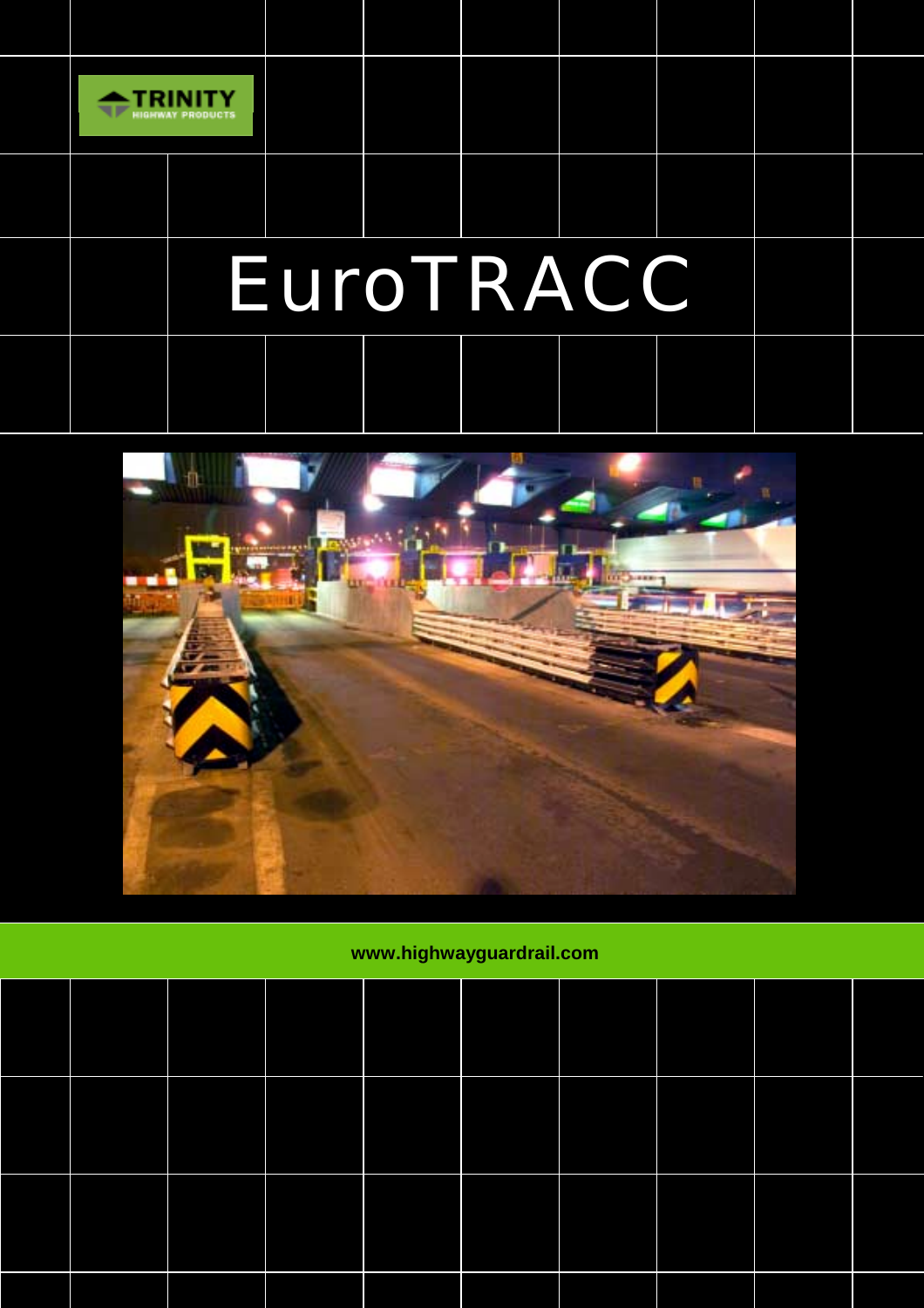

## Table of Content

| <b>Version 1.2</b> | <b>BUILDING TOMORROW'S HIGHWAY</b><br><b>SAFETY SOLUTIONS TODAY</b> |  |  |  | Page 2 |  |
|--------------------|---------------------------------------------------------------------|--|--|--|--------|--|
|                    |                                                                     |  |  |  |        |  |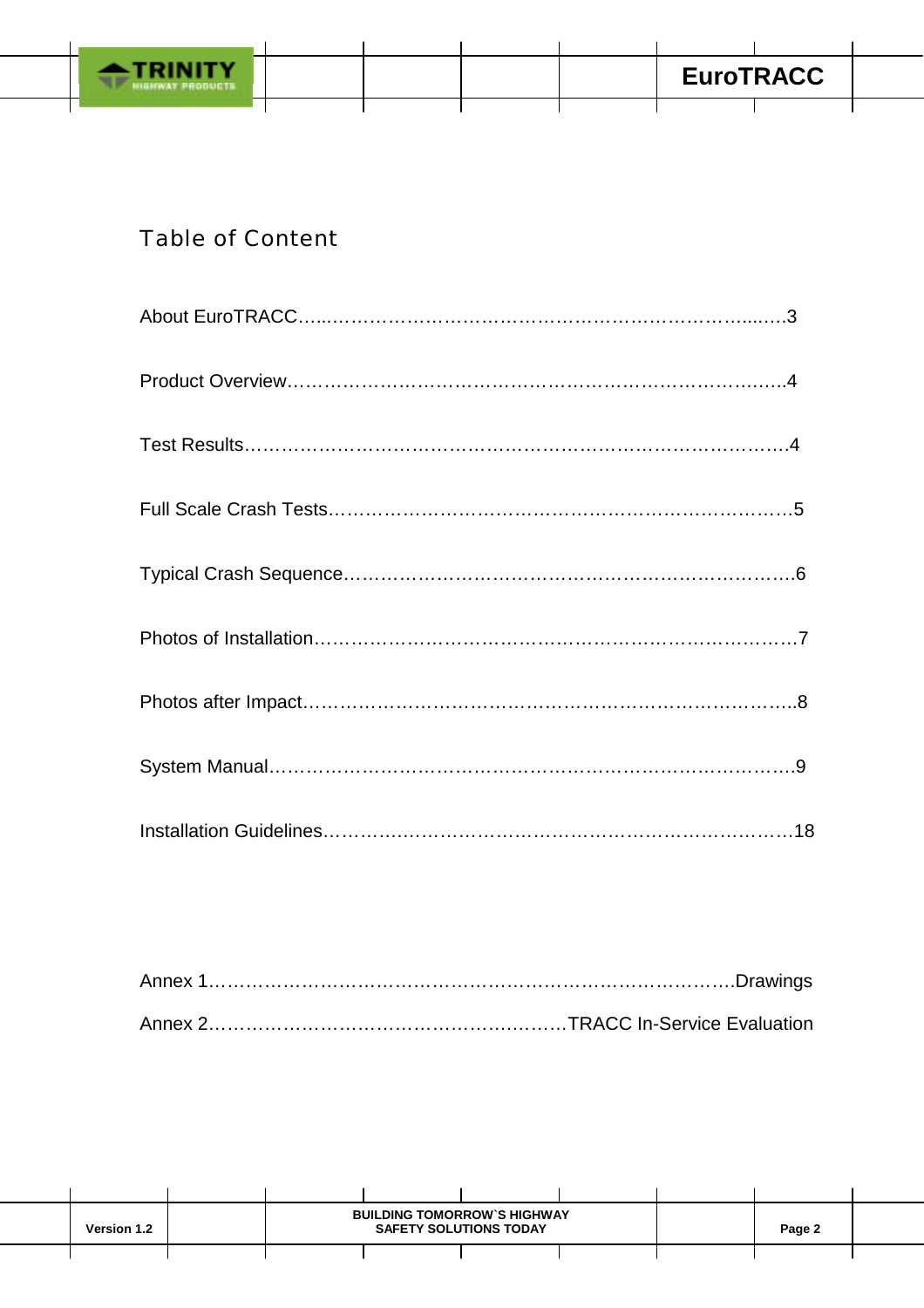About EuroTRACC and the Family of TRACC Products

The EuroTRACC (Trinity Attenuating Crash Cushion) is a redirective, non-gating, bidirectional, energy absorbing crash cushion designed to protect motorists from impacting the unprotected ends of concrete barriers, bridge parapet rails, bridge piers and other hazards in both permanent and temporary work zone locations. The EuroTRACC is developed from the original TRACC which has been accepted by the United States Department of Transportation´s Federal Highway Administration (FHWA) for use on the National Highway System regardless of design or posted speed. EuroTRACC is approved in most of the EC countries.

The TRACC Family

The TRACC System is available in three design speed options and two versions, National Highway Research Program (NCHRP) Report 350 (USA) and European Norm (EN) 1317 (Europe).

#### **NCHRP 350 (US)**

The compact Test Level 2 SHORTRACC is an economical solution for applications where design speed is 70 km/h or lower.

The standard Test Level 3 TRACC is available for all speeds above 70 km/h.

The Test Level 3 FASTRACC was specifically designed and is available for roadways with speed limits of

110 km/h and higher. Although testing guideline contained in (NCHRP) Report 350 do not include impact speeds over 100 km/h, Trinity has developed and successfully crash-tested the FASTRACC with a 2000 kg pickup truck at 112 km/h. FHWA has accepted the FASTRACC not only as a Test Level 3 crash cushions, but also one which has demonstrated additional capacity for head-on crashes with the 2000 kg pickup truck at higher speeds than recognized by NCHRP Report 350.

#### **EN 1317 (Europe)**

The EuroTRACC, a slightly modified version of the TRACC, has been successfully tested to EN 1317-1,3 in Class 80 and110. EuroTRACC 80/110 can be delivered as a parallel version with a width of 610 mm (effective inside width) or as a wide version with an effective inside back-up width of up to 1 800 mm. EuroTRACC 80/110 in parallel versions meets Severity Index A for all tests.

Why specify TRACC

The TRACC System is a very low maintenance roadside safety feature. Except for repairs due to impact, there is virtually no maintenance required for the system. It is recommended that an annual drive-by inspection be performed to ensure that no minor impacts went undetected and that debris has not accumulated around the system.

| <b>Version 1.2</b> |  | <b>BUILDING TOMORROW'S HIGHWAY</b><br><b>SAFETY SOLUTIONS TODAY</b> |  | Page 3 |  |
|--------------------|--|---------------------------------------------------------------------|--|--------|--|
|                    |  |                                                                     |  |        |  |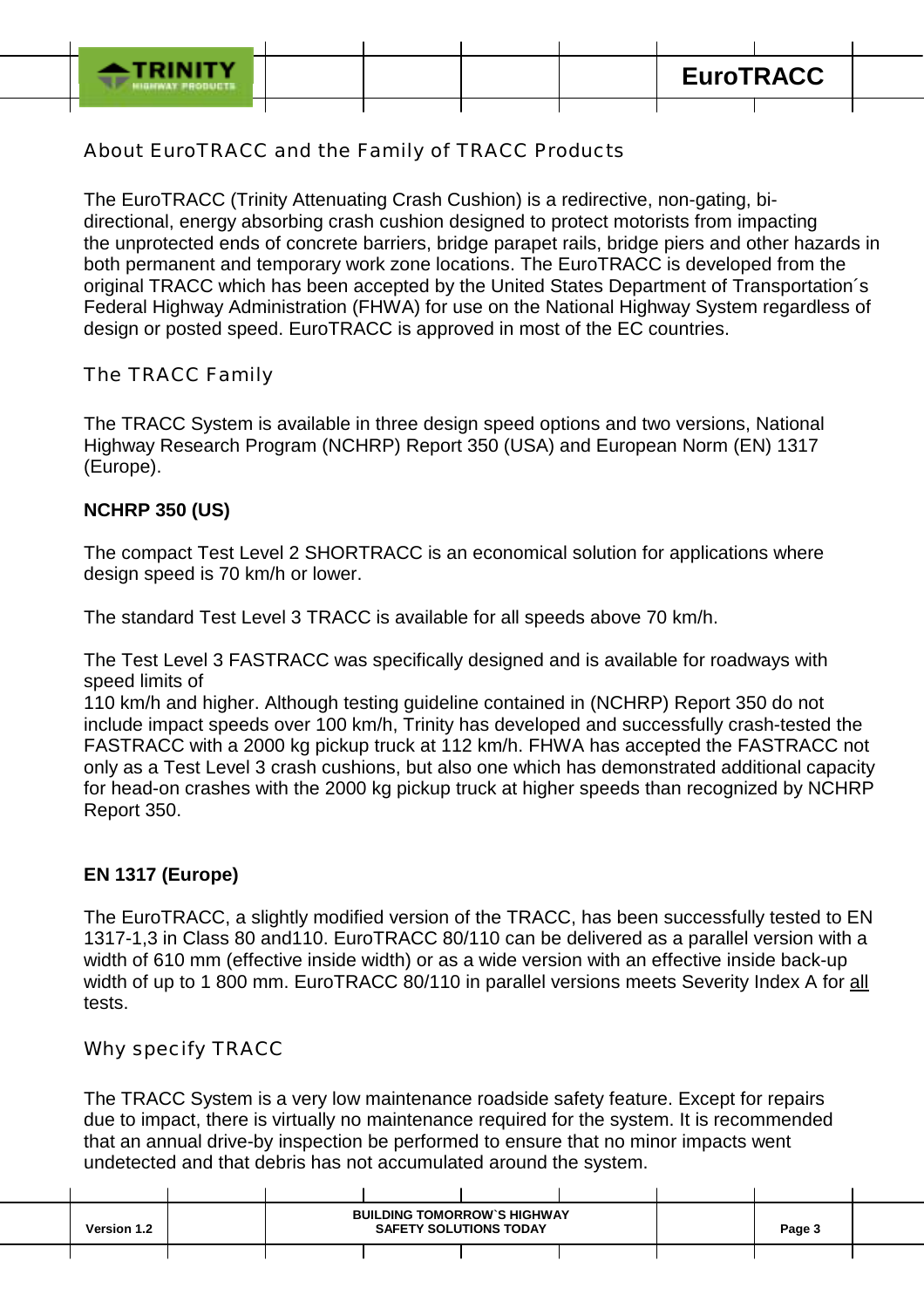**EuroTRACC** 

#### Product Overview EuroTRACC

#### Dimensions

| EuroTRACC 80<br>EuroTRACC 80 Wide | Length<br>5 000 mm<br>5 000 mm | Width (inner to inner)<br>610 mm<br>$<$ 1 800 mm | Height<br>815 mm<br>815 mm |
|-----------------------------------|--------------------------------|--------------------------------------------------|----------------------------|
| EuroTRACC 110                     | 7 950 mm                       | 610 mm                                           | 815 mm                     |
| EuroTRACC 110 Wide                | 7 950 mm                       | $<$ 1 800 mm                                     | 815 mm                     |

#### Energy Absorbing Technic

The TRACC system includes six major components: Sled, Frames, Base, Rip Plates, Cutting Blades and Panels. During an end-on impact, the impacting vehicle pushes the Sled along the Base. The Base is constructed by two beams and anchored into foundation. Each beam is assembled from two U-profiles connected through by Rip Plates. The Sled of the crash cushion is equipped with Shredder Bolts at the Base. As the Sled moves along the Base, during an end-on impact, it sequentially contacts the Frames and pushes them forward, causing the Panels to telescope. Energy is absorbed through the Shredder Bolts sliding along the Base and cutting the thin Rip Plates which vary in thickness along the length of the Base. All parts involved in the energy-absorbing process are made of hot-dip galvanized steel.

#### **All components and material of the system are suitable for use in different climate**

#### **conditions and are not susceptible to damage or deterioration in various temperatures**

#### **or by exposure to direct sunlight**.

 Throughout the TRACC system length, an angled impact into the steel Side Panels of the **TRACC** 

 system causes the Side Panels, Frames and Base to interact and redirect the vehicle in the same manner as a longitudinal safety barrier, thereby qualifying the TRACC system as a redirectional, non-gating crash cushion.

#### Test Result

The EuroTRACC 80/110 in parallel versions successfully passed all tests with an ASI of  $<$  1,0 (Class A) in accordance to EN 1317-1,3.

EN 1317-3 states on page 8, §5.4, Impact Severity:

#### *"Impact severity level A affords a greater level of safety for the occupants of an errant*

#### *vehicle than level B and is preferred."*

 The Impact Severity A Classification, combined with the ease of repair, high re-usability, designates EuroTRACC as the best choice of crash cushions and a **State-of-the-art product** from all perspectives.

| <b>Version 1.2</b> | <b>BUILDING TOMORROW'S HIGHWAY</b><br><b>SAFETY SOLUTIONS TODAY</b> |  |  |  | Page 4 |  |
|--------------------|---------------------------------------------------------------------|--|--|--|--------|--|
|                    |                                                                     |  |  |  |        |  |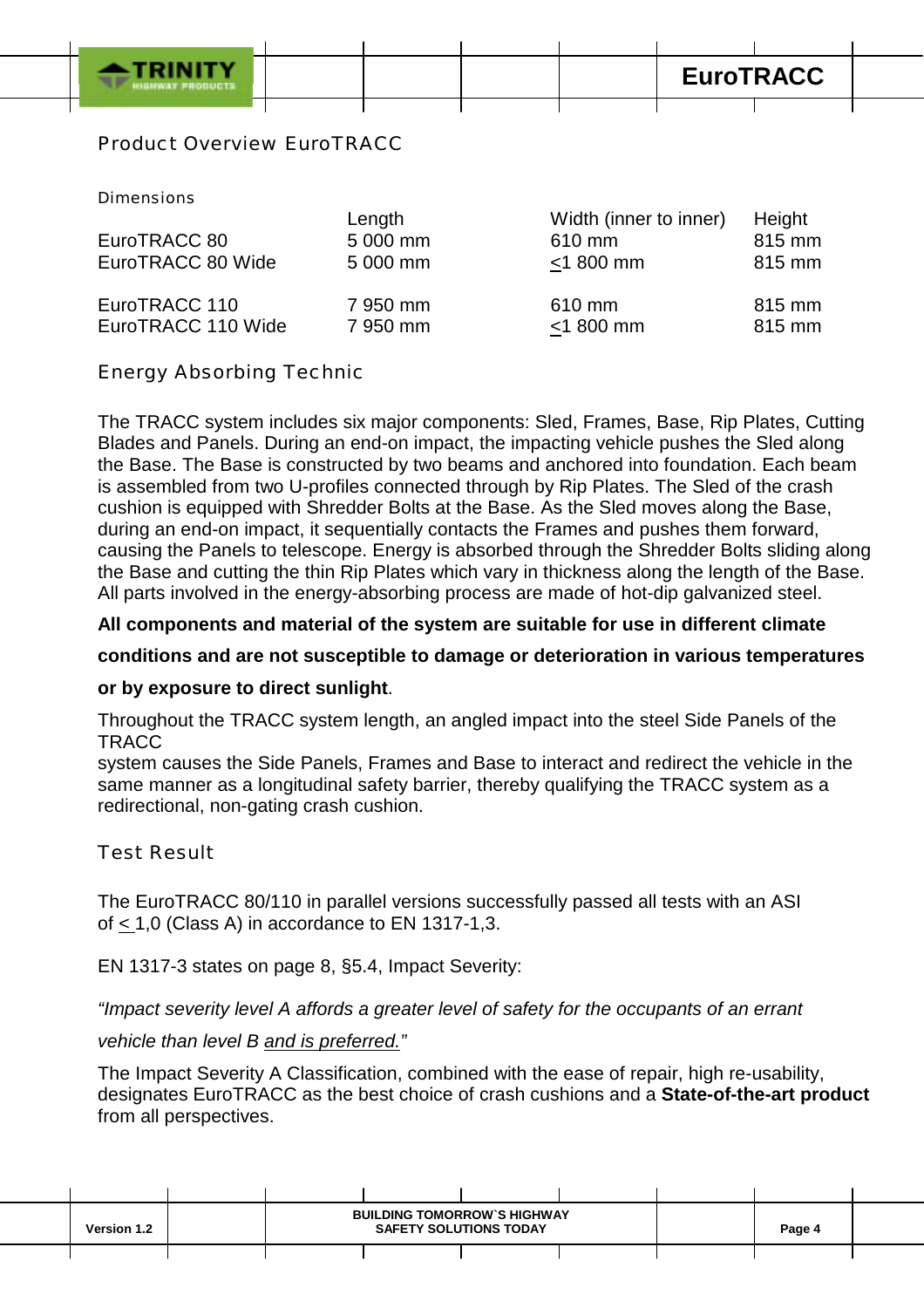

## Full Scale Crash Tests

The TRACC-family has been subjected to a very comprehensive test program. It is impossible to report all figures and information in a document like this. Following is a short review of some of the test results. There are some differences in configuration of the tested systems due to when and to which standard/level the test was conducted.

| <b>Test</b>        | Level | Speed    | <b>Mass</b> | Angle       |                             |
|--------------------|-------|----------|-------------|-------------|-----------------------------|
| EuroTRACC 110      |       |          |             |             |                             |
| TC 1.3.110         | 110   | 110 km/h | 1 500 kg    | $\mathbf 0$ | (head-on-centre)            |
| TC 4.3.110         | 110   | 110 km/h | 1 500 kg    | 15          | (side impact)               |
| TC 5.3.110         | 110   | 110 km/h | 1 500 kg    | 165         | (reversed side impact)      |
| TC 3.3.110         | 110   | 110 km/h | 1 500 kg    | 15          | (on the nose)               |
| TC 1.1.100         | 110   | 100 km/h | 900 kg      | $\mathbf 0$ | (head-on-centre)            |
| TC 2.1.100         | 110   | 100 km/h | 900 kg      | $\mathbf 0$ | (nose $\frac{1}{4}$ offset) |
| EuroTRACC 110 Wide |       |          |             |             |                             |
| TC 1.1.100         | 110   | 100 km/h | 900 kg      | 0           | (head-on-centre)            |
| TC 4.3.110         | 110   | 110 km/h | 1 500 kg    | 15          | (side impact)               |
| EuroTRACC 80       |       |          |             |             |                             |
| TC 1.2.80          | 80    | 80 km/h  | 1 300 kg    | 0           | (head-on-centre)            |
| EuroTRACC 80 Wide  |       |          |             |             |                             |
| TC 4.2.80          | 80    | 80 km/h  | 1 300 kg    | 15          | (side impact)               |

The system has been tested to EN 1317-1, 3. In all above-mentioned tests, EuroTRACC has passed by meeting or exceeding the testing criteria.

For more detailed information regarding test values please contact Trinity. Trinity can submit both videos and high-speed films from the tests if required. TRACC-Family can be designed for speeds from 50-130 km/h and for vehicles from 800-2,050 kg.

| <b>Version 1.2</b> |  | <b>BUILDING TOMORROW'S HIGHWAY</b><br><b>SAFETY SOLUTIONS TODAY</b> | Page 5 |  |  |
|--------------------|--|---------------------------------------------------------------------|--------|--|--|
|                    |  |                                                                     |        |  |  |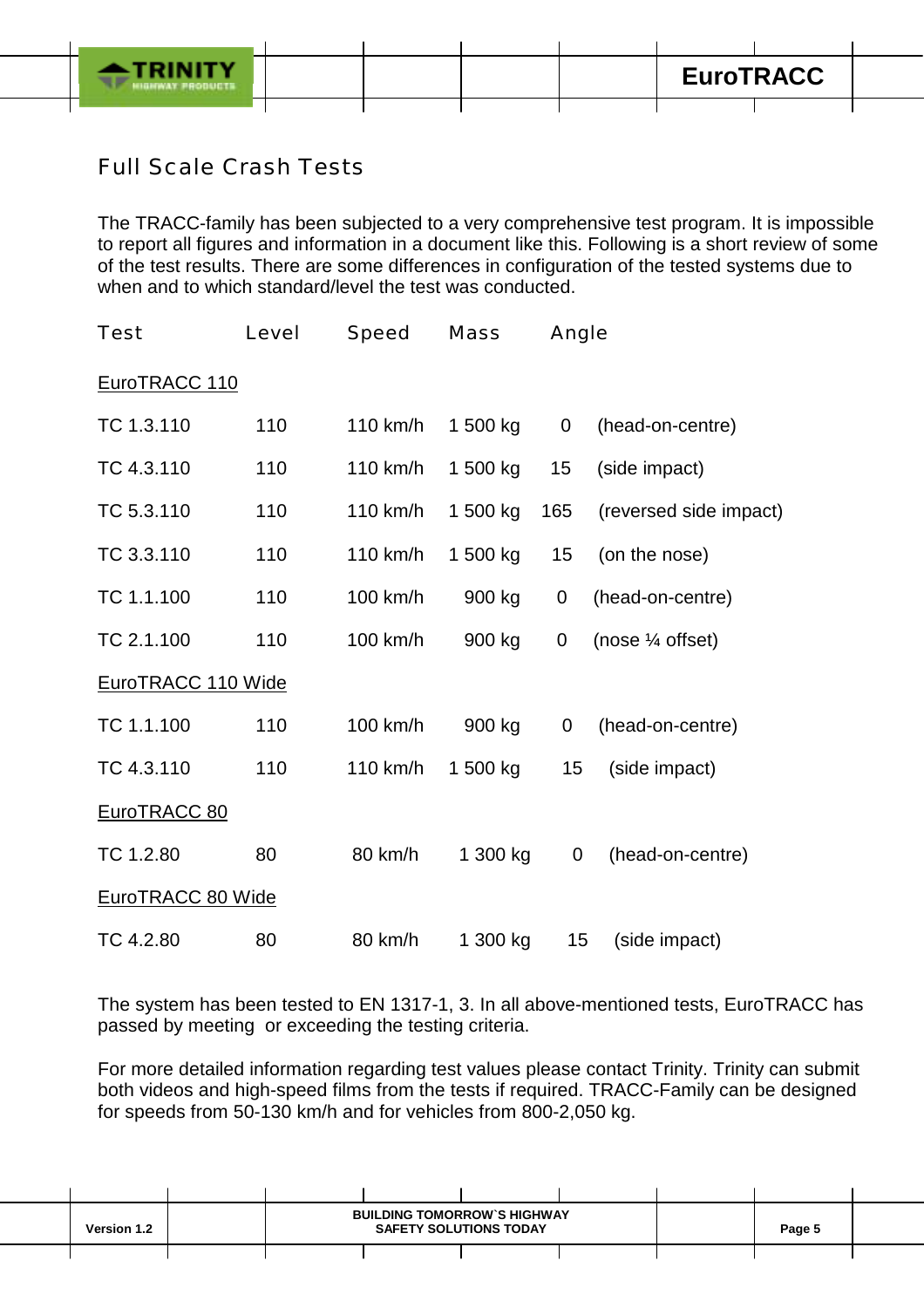

## Typical Crash Sequence

Crash Test No. 50518-1 (TC 3.3.110) at VTI, Sweden.

















| Version 1.2 |  | <b>BUILDING TOMORROW'S HIGHWAY</b><br><b>SAFETY SOLUTIONS TODAY</b> | Page 6 |  |  |
|-------------|--|---------------------------------------------------------------------|--------|--|--|
|             |  |                                                                     |        |  |  |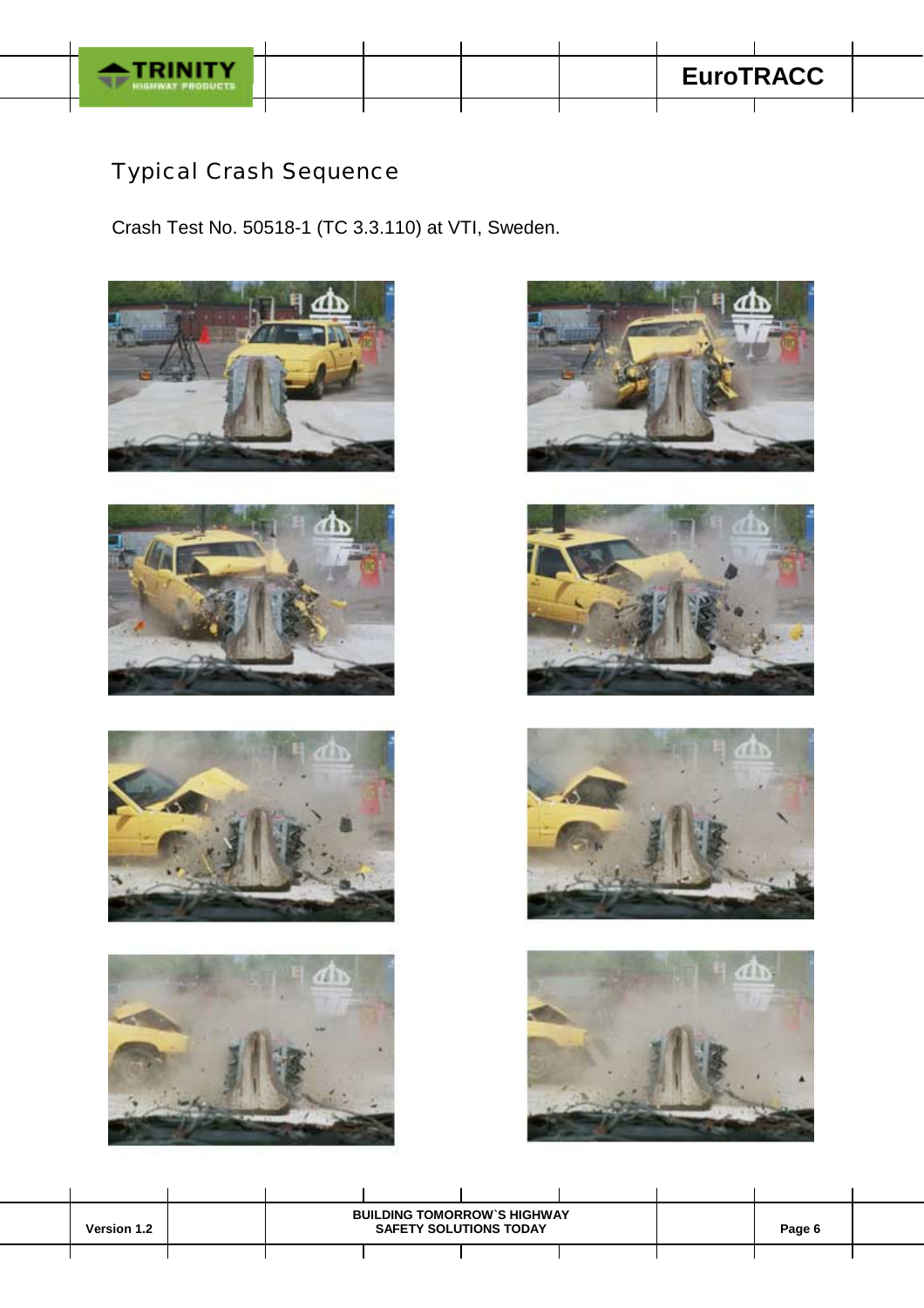

## Photos of Installation



| <b>Version 1.2</b> |  | <b>BUILDING TOMORROW'S HIGHWAY</b><br><b>SAFETY SOLUTIONS TODAY</b> | Page 7 |  |  |
|--------------------|--|---------------------------------------------------------------------|--------|--|--|
|                    |  |                                                                     |        |  |  |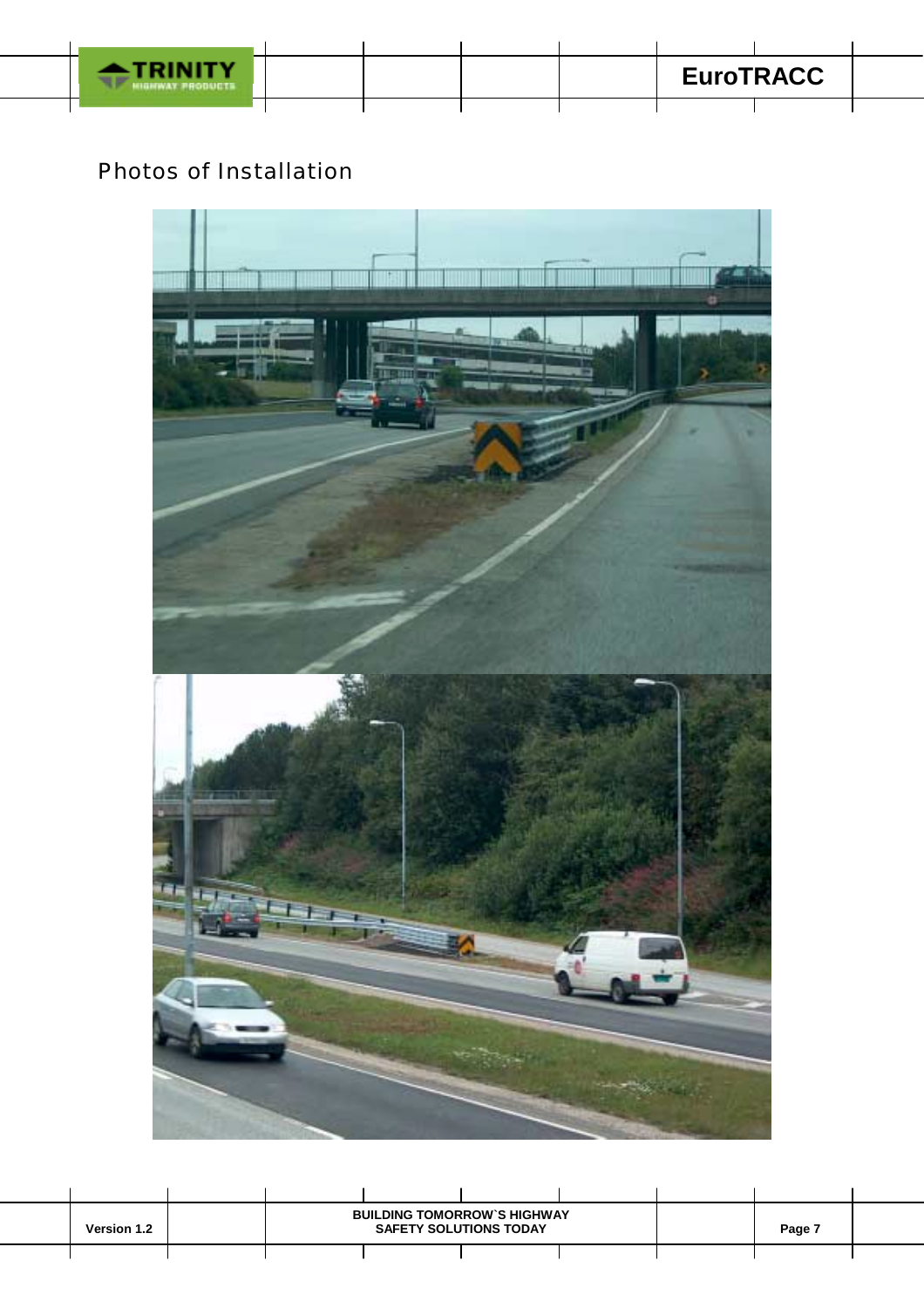

## Photos after Impact



| <b>Version 1.2</b> |  | <b>BUILDING TOMORROW'S HIGHWAY</b><br><b>SAFETY SOLUTIONS TODAY</b> | Page 8 |  |  |
|--------------------|--|---------------------------------------------------------------------|--------|--|--|
|                    |  |                                                                     |        |  |  |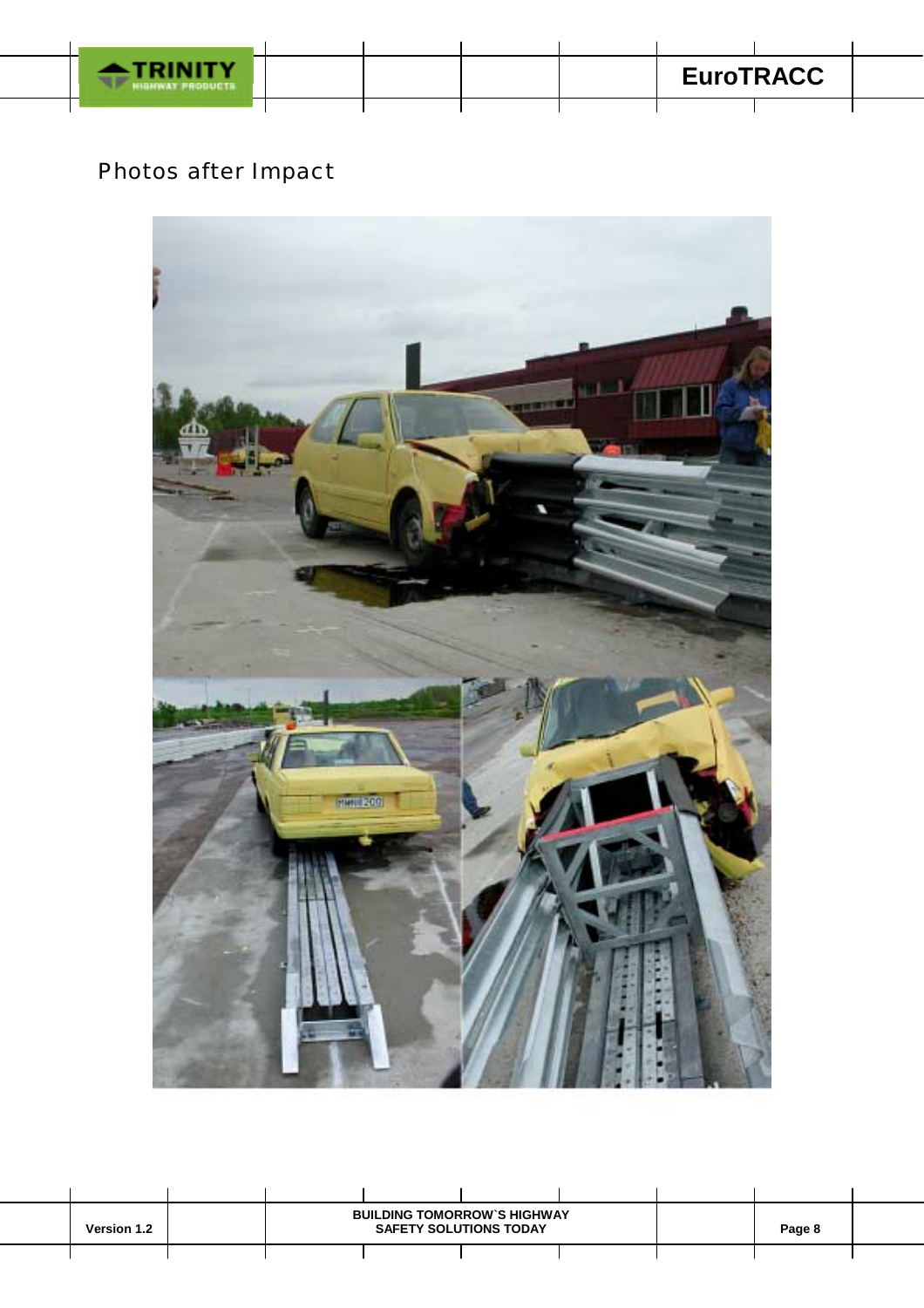

# **EuroTRACC System Manual**

## **Trinity Industries, Inc. 2525 Stemmons Freeway Dallas, Texas 75207**

U.S. Calls: (800)-644-7976 International Calls: (214)-589-8140 Fax (214) 589-8423 E-mail: TRACC.info@trin.net Internet: www.highwayguardrail.com

| <b>Version 1.2</b> | <b>BUILDING TOMORROW'S HIGHWAY</b><br><b>SAFETY SOLUTIONS TODAY</b> |  |  |  | Page 9 |  |
|--------------------|---------------------------------------------------------------------|--|--|--|--------|--|
|                    |                                                                     |  |  |  |        |  |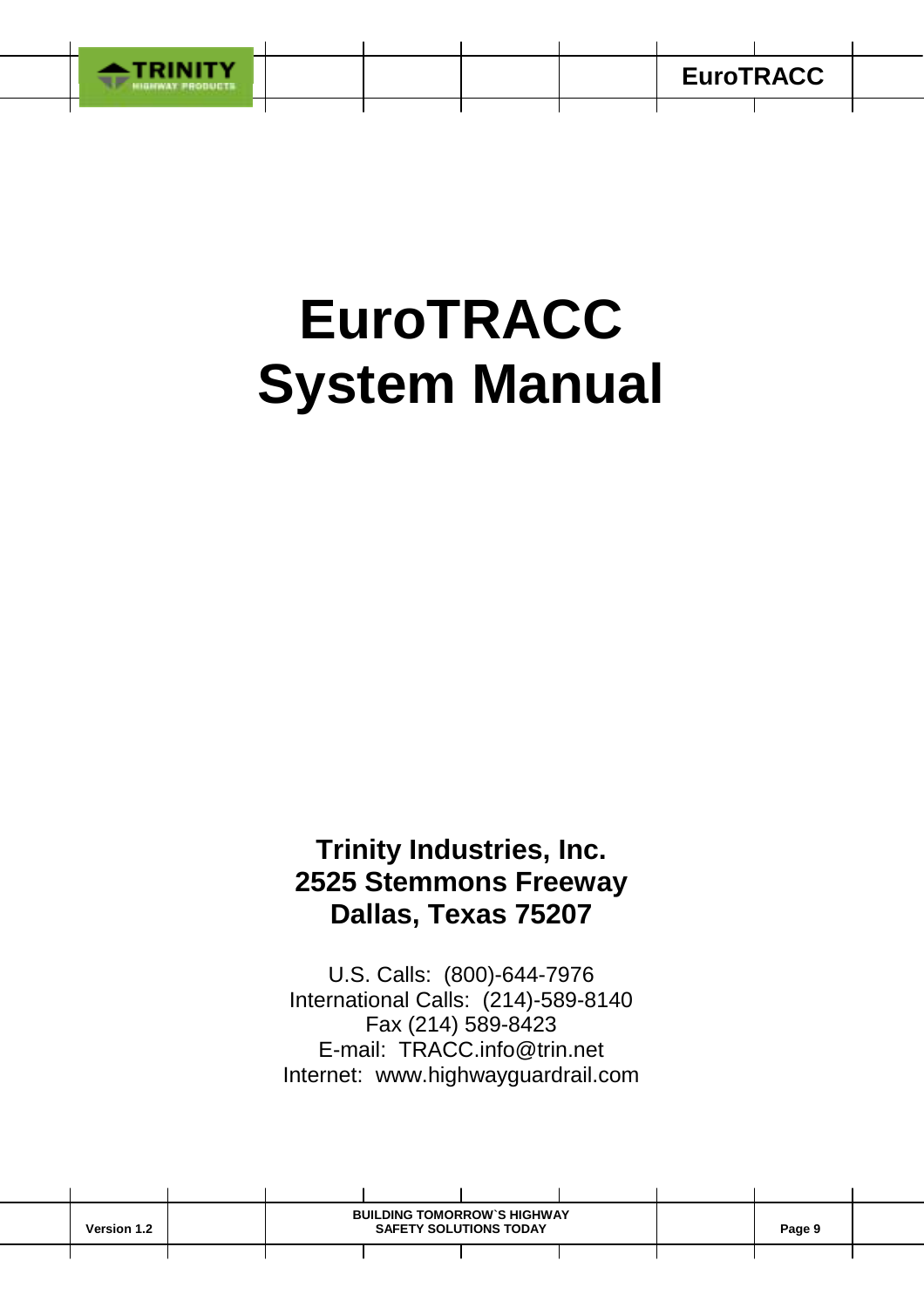

## **Table of Contents**

| <b>Customer Service</b>                                                                                                                                                 |                            |  |  |  |  |  |
|-------------------------------------------------------------------------------------------------------------------------------------------------------------------------|----------------------------|--|--|--|--|--|
| <b>Corporate Contacts</b><br><b>Regional Telephone Contacts</b>                                                                                                         | 12<br>12 <sup>2</sup>      |  |  |  |  |  |
| <b>EuroTRACC Design Information</b>                                                                                                                                     |                            |  |  |  |  |  |
| <b>General Information</b><br><b>Product Overview</b><br><b>Maintenance Overview</b><br><b>Crash Performance</b>                                                        | 13<br>13<br>13             |  |  |  |  |  |
| Low-Risk Repair Options                                                                                                                                                 |                            |  |  |  |  |  |
| <b>Location Requirements</b><br><b>Unidirectional Application</b><br><b>Bidirectional Application</b><br>Approach Zone and Clear Zone<br>Downstream Zone                | 14<br>14<br>15<br>16<br>16 |  |  |  |  |  |
| <b>Installation Options</b><br>Foundations<br><b>Backup Support and Transition Options</b><br><b>Nose Delineation Options</b>                                           | 17<br>17<br>17<br>17       |  |  |  |  |  |
| <b>EuroTRACC Installation Guidelines</b>                                                                                                                                | 18                         |  |  |  |  |  |
| Drawings and Bills of Material                                                                                                                                          | 19                         |  |  |  |  |  |
| <b>Recommended Tools and Equipment</b>                                                                                                                                  | 19                         |  |  |  |  |  |
| <b>Safety Instructions</b>                                                                                                                                              | 19                         |  |  |  |  |  |
| <b>Installation of System</b><br>Lifting the System<br>Anchoring the System<br><b>Attaching Backups and Transitions</b><br><b>Attaching Plastic Nose and Delineator</b> | 20<br>20<br>20<br>22<br>22 |  |  |  |  |  |

| <b>Version 1.2</b> | <b>BUILDING TOMORROW'S HIGHWAY</b><br><b>SAFETY SOLUTIONS TODAY</b> |  |  |  | Page 10 |  |
|--------------------|---------------------------------------------------------------------|--|--|--|---------|--|
|                    |                                                                     |  |  |  |         |  |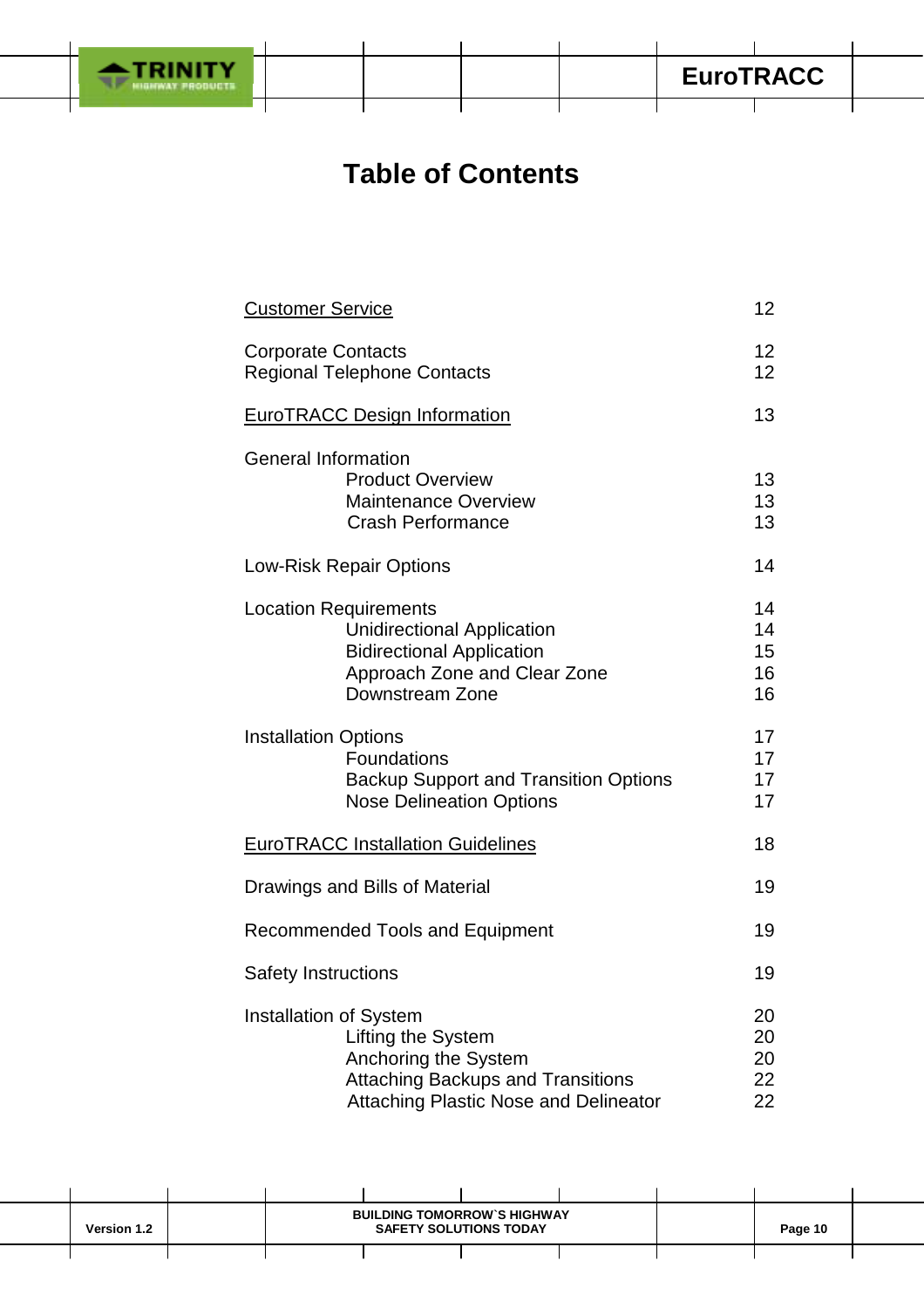

| <b>EuroTRACC Repair after Impact</b>  | 23 |
|---------------------------------------|----|
| <b>Low-Risk Repair Options</b>        | 23 |
| <b>Types of Damage</b>                | 23 |
| <b>Field Repair</b>                   | 24 |
| Removal / Replacement of System       | 24 |
| <b>Repair at Maintenance Facility</b> | 25 |
| Appendix                              | 26 |

| <b>Version 1.2</b> |  | <b>BUILDING TOMORROW'S HIGHWAY</b><br><b>SAFETY SOLUTIONS TODAY</b> |  |  |  | Page 11 |  |
|--------------------|--|---------------------------------------------------------------------|--|--|--|---------|--|
|                    |  |                                                                     |  |  |  |         |  |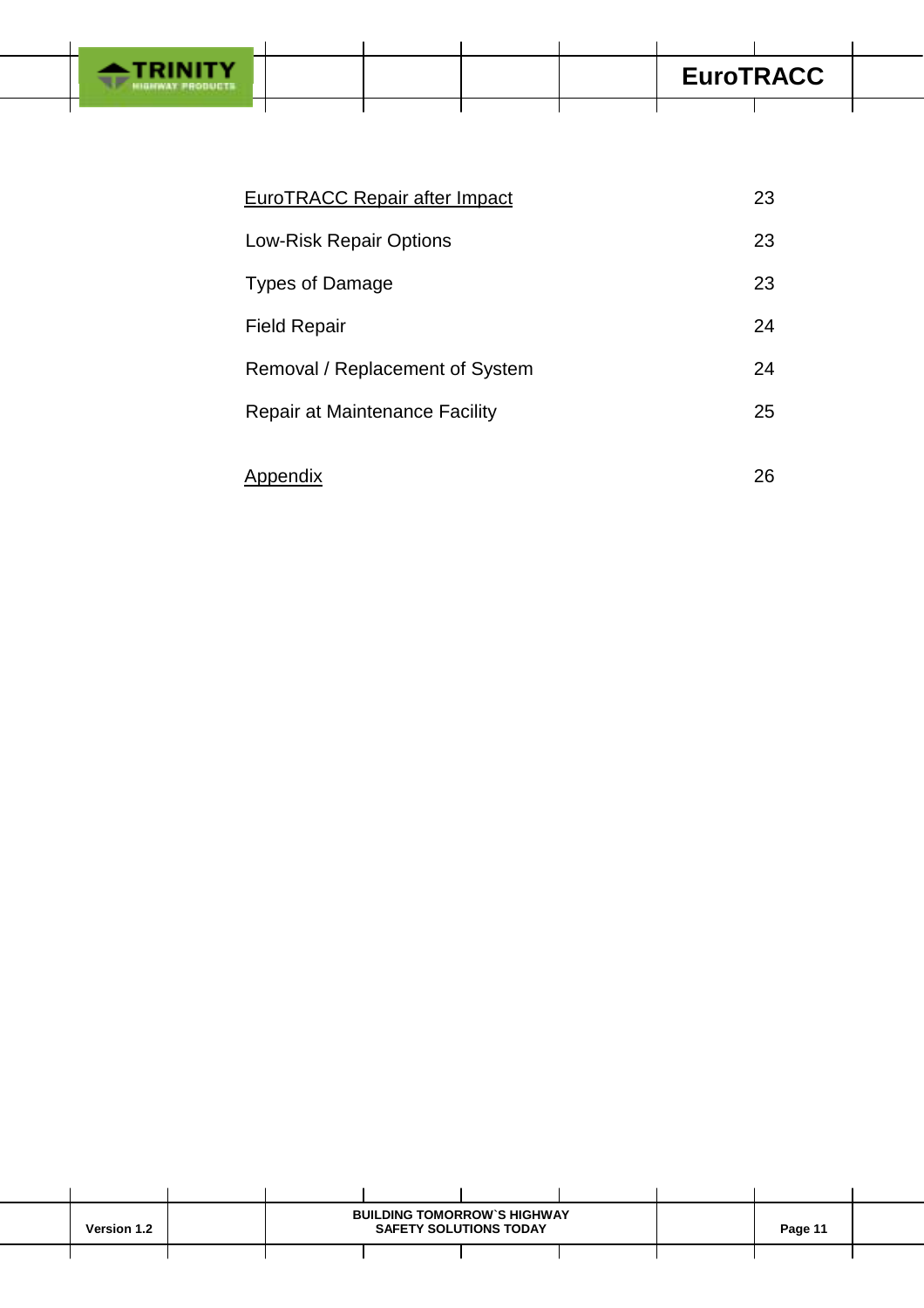

## **CUSTOMER SERVICE**

 Trinity Industries, Inc. is committed to the highest level of customer service. Comments regarding the quality and workmanship of our products, their installation procedures, supporting documentation, and roadside performance are welcome. Our goal is to enhance highway safety through continuous improvement and innovation. More information can be obtained in the following ways:

#### **Corporate Contacts:**

| Telephone: | +1 214 589 8140                               |
|------------|-----------------------------------------------|
| Fax:       | +1 214 589 8423                               |
| E-mail:    | tracc.service@trin.net<br>tracc.info@trin.net |
| Internet:  | www.highwayguardrail.com                      |

#### **Product Manager:**

| Telephone: | +1 330 545 4373 |
|------------|-----------------|
| Fax:       | +1 330 545 0538 |

#### **Regional Telephone Contacts:**

| Telephone: | +46 431 41 21 58 (Europe and Middle East) |
|------------|-------------------------------------------|
| Fax:       | +46 431 41 21 59                          |
| E-mail:    | peter.bergendahl@ektv.nu                  |

| <b>Version 1.2</b> |  | <b>BUILDING TOMORROW'S HIGHWAY</b><br><b>SAFETY SOLUTIONS TODAY</b> |  |  |  | Page 12 |  |
|--------------------|--|---------------------------------------------------------------------|--|--|--|---------|--|
|                    |  |                                                                     |  |  |  |         |  |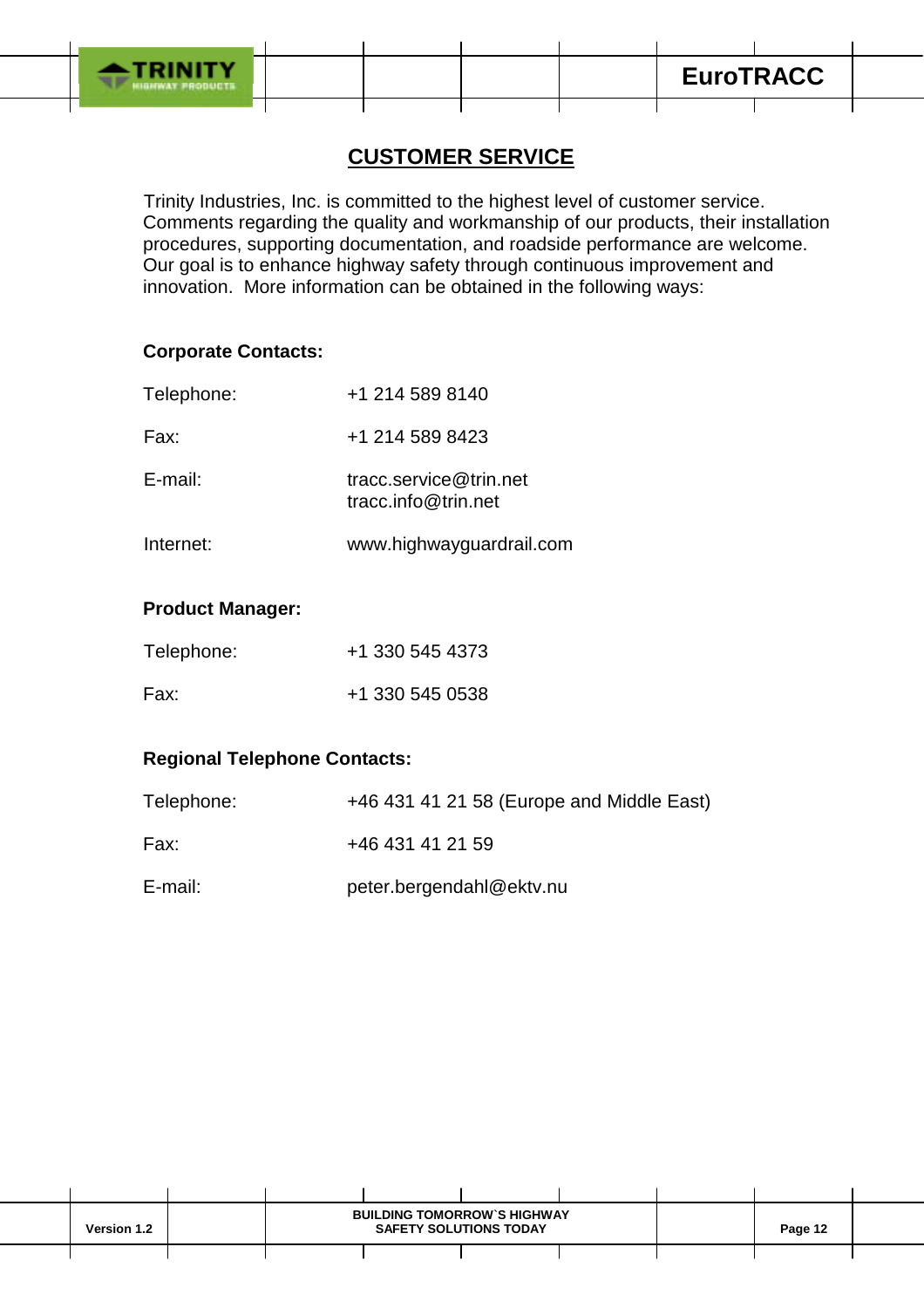

# **EuroTRACC DESIGN INFORMATION**

## **General Information**

#### **Product Overview**

The EuroTRACC (European Trinity Attenuating Crash Cushion) meets EN1317-1, 3. All TRACC crash cushions are fully redirective, non-gating, bidirectional, energy absorbing crash cushions designed to protect motorists from impacting the end of concrete barriers and bridge parapet rail, bridge piers and other hazards in both permanent and temporary work zone locations.

#### **Maintenance Overview**

The EuroTRACC is designed to be a very low maintenance roadside safety feature. Except for repairs due to impact, there is virtually no maintenance required for the system. It is recommended that an annual drive-by inspection be performed to ensure that no minor impacts went undetected and that debris has not accumulated around the system.

### **Crash Performance**

EuroTRACC meets EN-1317-1, 3. The EuroTRACC will redirect vehicles that impact along its side at angles up to 15° with the axis of the system as specified in EN 1317-1,3. The EuroTRACC will also stop vehicles that impact the ends of the systems at angles up to 15° as specified in EN 1317-1,3. Testing was performed at speeds up to 110 km/hr making the EuroTRACC an appropriate choice for **ALL** design speeds or posted speed limits.

 The EuroTRACC 80 and 110 successfully passed all tests in their respectively Class (80 and 110 km/h) in accordance with EN 1317-1,3. EuroTRACC 80 and110 (parallel) has passed by meeting or exceeding the testing criteria as well as:

#### **An Impact Severity Level of Class A in all tests meaning an ASI of < 1,0.**

| <b>Version 1.2</b> |  | <b>BUILDING TOMORROW'S HIGHWAY</b><br><b>SAFETY SOLUTIONS TODAY</b> |  | Page 13 |  |
|--------------------|--|---------------------------------------------------------------------|--|---------|--|
|                    |  |                                                                     |  |         |  |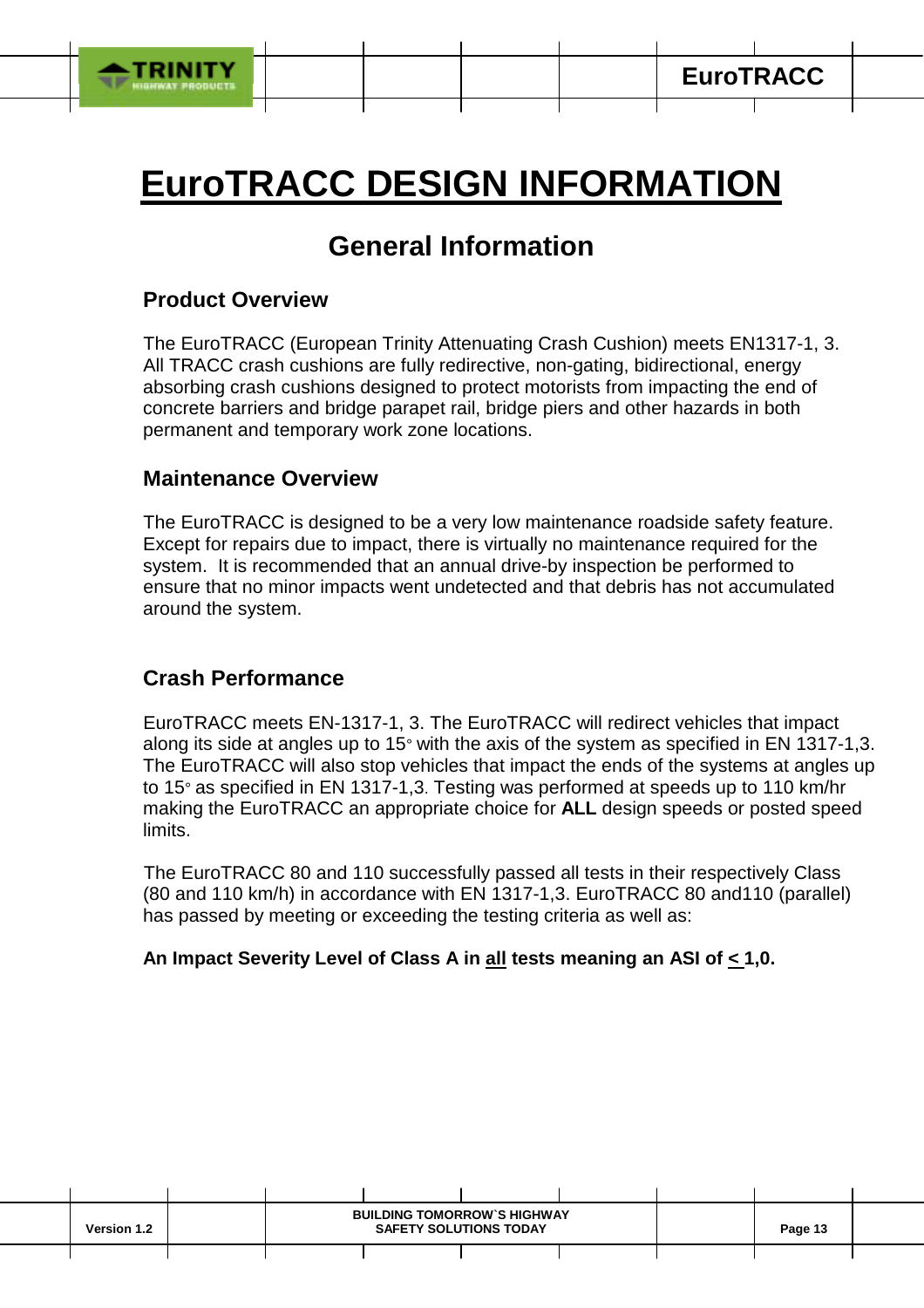

ī

## **Low-Risk Repair Options**

EuroTRACC is designed for field repair or rapid replacement of the entire unit.

The energy absorbing segments of the EuroTRACC system Base can be replaced in stages depending on the extent of the impact. Because EuroTRACC systems are delivered fully assembled, it is extremely practical to replace the entire damaged system on the roadside and then perform the necessary repairs safely and accurately in the maintenance shop away from traffic dangers. Many of the EuroTRACC system´s components remain undamaged after most impacts, making refurbishment simple and economical.

**NOTE:** EuroTRACC CRASH CUSHION ARE **NOT** DISPOSABLE. COMPLETE REPLACEMENT ON THE ROADSIDE AFTER AN IMPACT IS A CONVENIENT - BUT NOT REQUIRED - WAY TO PROTECT WORKERS BY LIMITING EXPOSURE TO TRAFFIC. UP TO 98% OF A EuroTRACC SYSTEM IS REUSABLE AFTER DESIGN IMPACTS REGARDLESS OF WHETHER THE REPAIR IS PERFORMED IN THE FIELD OR IN THE SAFETY OF THE MAINTENANCE YARD.

## **Location Requirements**

## **Unidirectional Application**

Installation of a EuroTRACC System and its transitions depends on the traffic pattern and the backup structure at the particular location. Unidirectional traffic (one side or both) requires no transition. See Figures 1 and 2. The backup frame can be attached to any solid structure including a square cast-in-place concrete pillar, a vertical concrete wall, or the end of a New Jersey-style barrier. The backup frame provides a hole pattern that may require adaptation to the backup structure. For "free-standing" installations 2 std guardrail posts should be driven and attached to the back-up frame. Trinity can provide an adaptor to allow direct attachment of the backup frame to a variety of concrete barrier profiles. Call Technical Service at +1 330 545 4373 or your local Trinity representative with questions regarding this and other types of installation.

| <b>Version 1.2</b> | <b>BUILDING TOMORROW'S HIGHWAY</b><br><b>SAFETY SOLUTIONS TODAY</b> |  |  |  | Page 14 |  |
|--------------------|---------------------------------------------------------------------|--|--|--|---------|--|
|                    |                                                                     |  |  |  |         |  |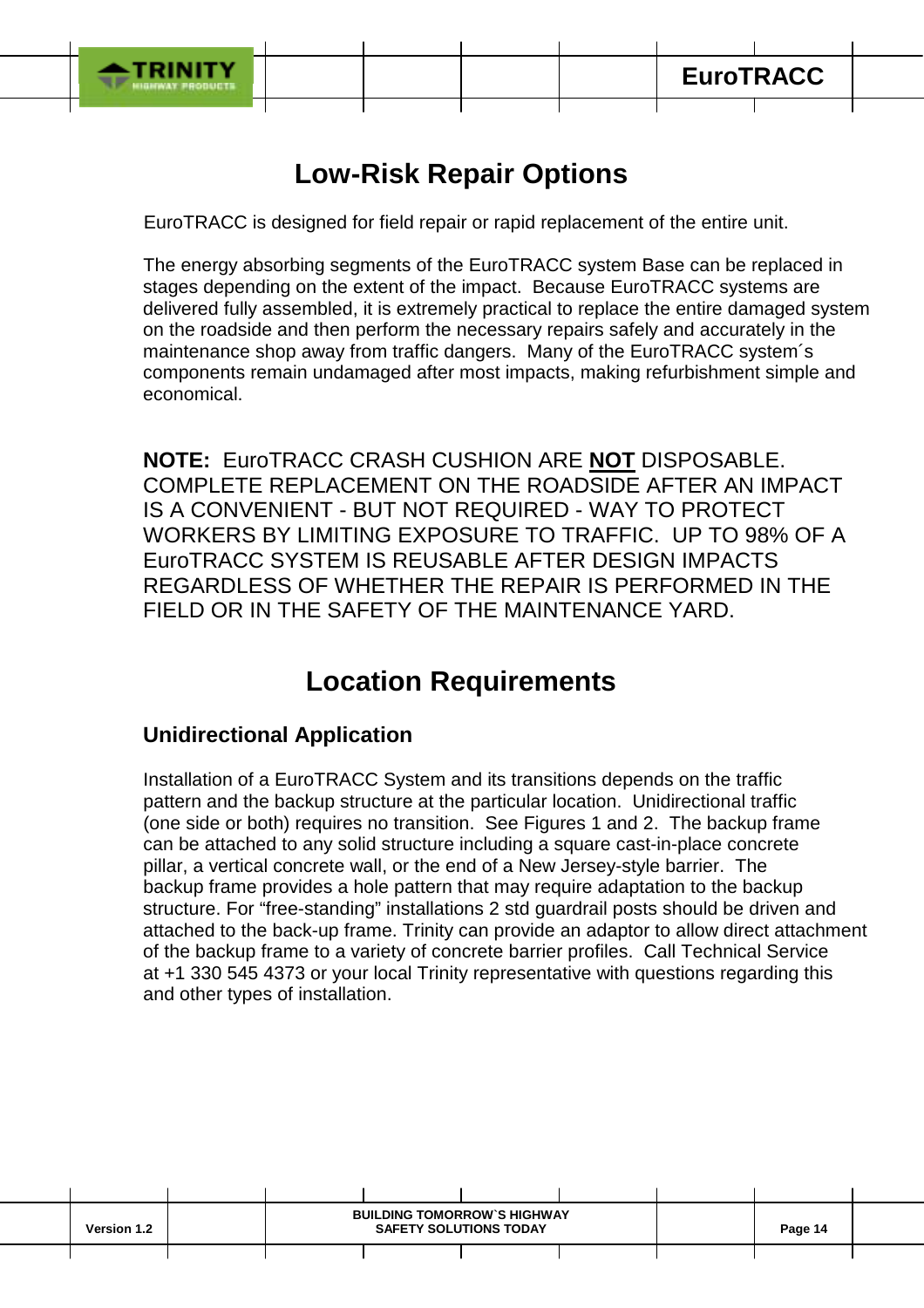

Barrier

Figure 1. Unidirectional Traffic Flow - One Side - Requires No Transition.

**TRA** 



Figure 2. Unidirectional Traffic Flow - Both Sides - Requires No Transition.

#### **Bidirectional Application**

For installations that face oncoming traffic from the reverse direction (see figure 3), appropriate transitions should be installed on the end of the backup structure.



Figure 3. Bidirectional Traffic Flow - Requires Transition on One Side.

| <b>Version 1.2</b> |  | <b>BUILDING TOMORROW'S HIGHWAY</b><br><b>SAFETY SOLUTIONS TODAY</b> |  |  | Page 15 |  |
|--------------------|--|---------------------------------------------------------------------|--|--|---------|--|
|                    |  |                                                                     |  |  |         |  |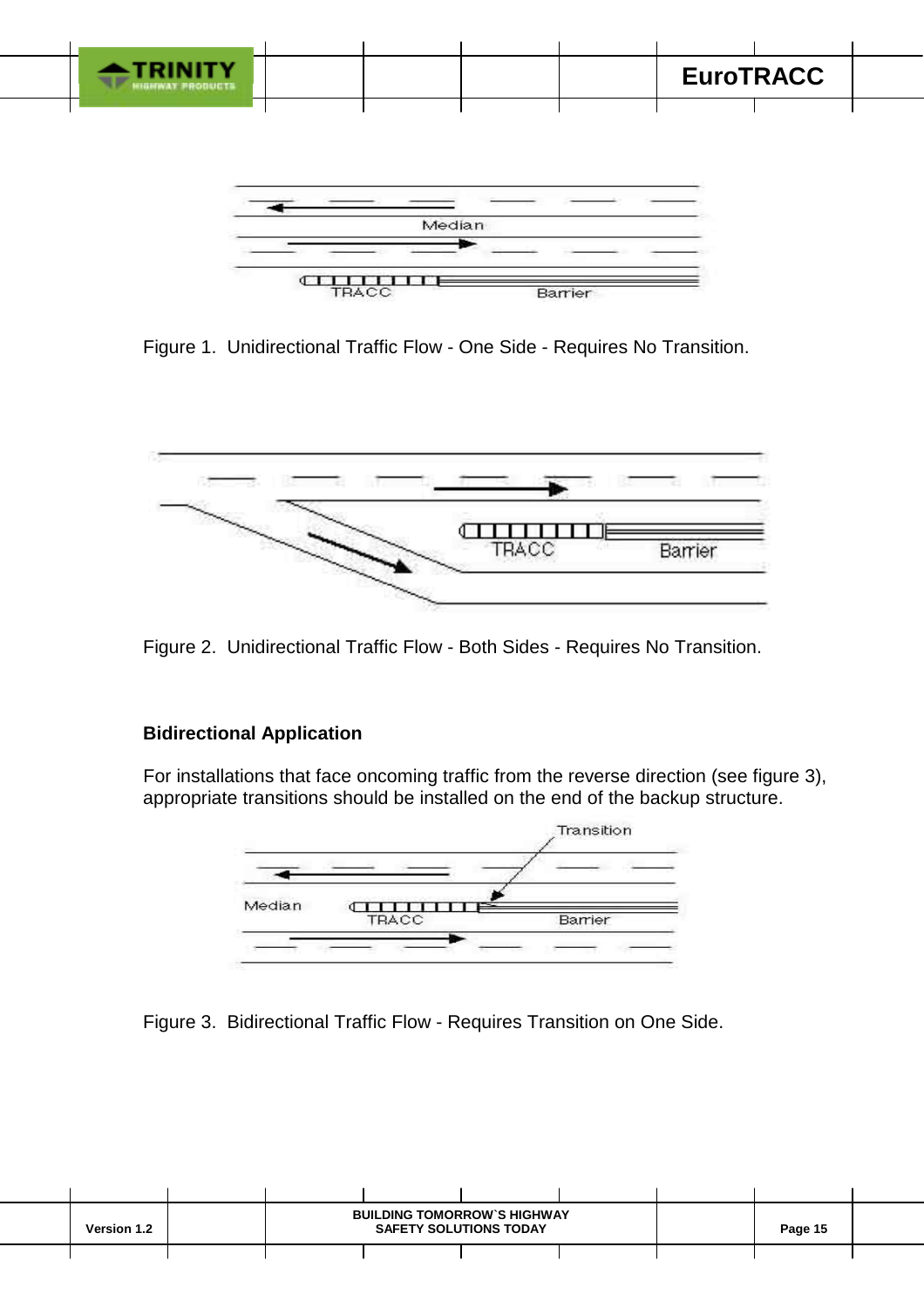

## **Approach Zone and Clear Zone**

The EuroTRACC System should not be placed directly behind a raised curb. The approach area in front of the system in the direction of traffic flow should slope at a rate no different than than 10:1 from the surrounding area. The cross slope should differ from the surrounding area by no more than 12:1. The clear zone behind the EuroTRACC should be consistent with the area behind the downstream Length-of-Need of the barrier.

### **Downstream Zone**

The TRACC should be installed so that a 1 000 mm clear space will exist on both sides of the backup structure for the side panels to retract during an end-on impact (see figure 4).



Figure 4. Clear Space for Panel Retraction

| <b>Version 1.2</b> | <b>BUILDING TOMORROW'S HIGHWAY</b><br><b>SAFETY SOLUTIONS TODAY</b> |  |  |  | Page 16 |  |
|--------------------|---------------------------------------------------------------------|--|--|--|---------|--|
|                    |                                                                     |  |  |  |         |  |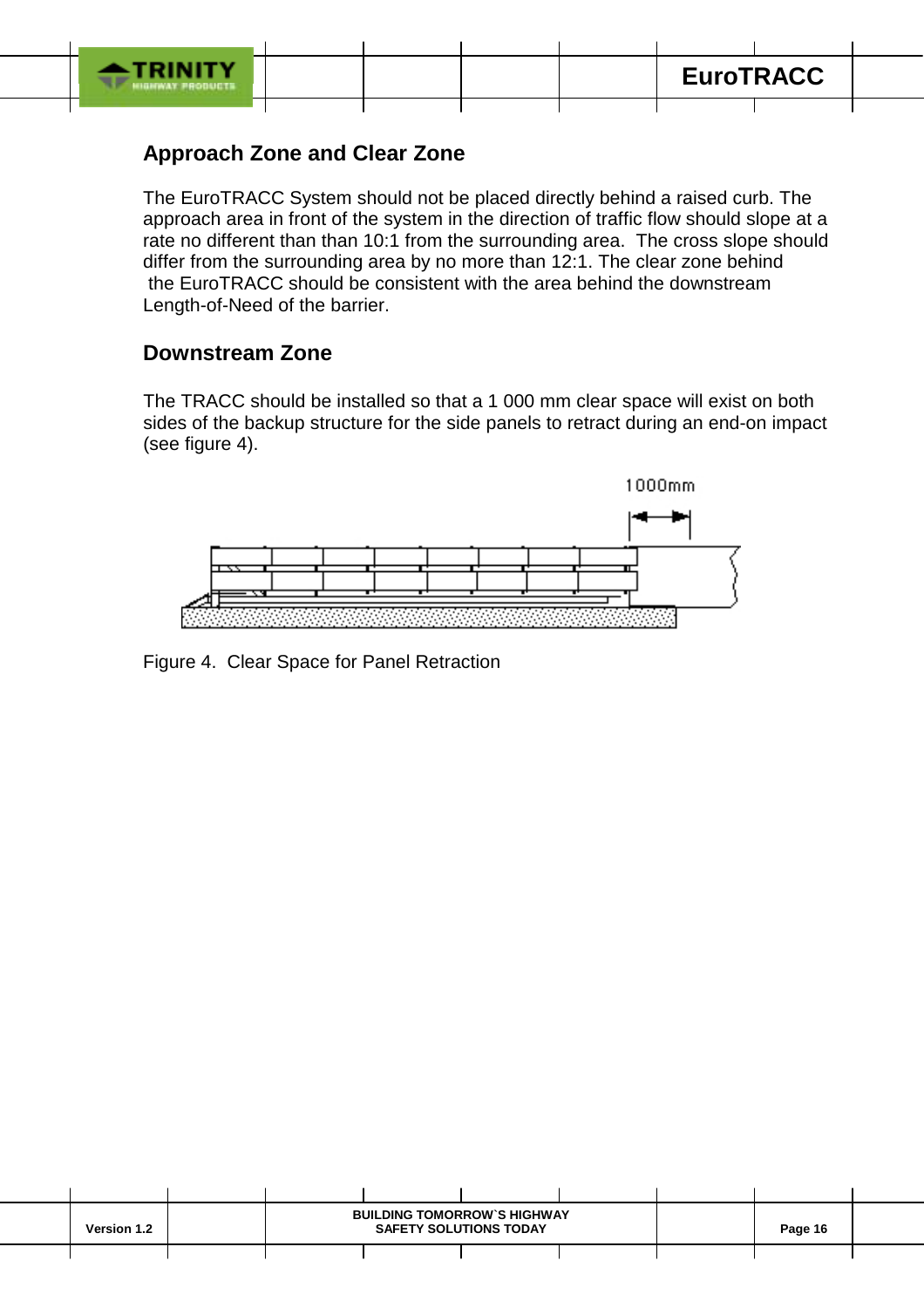

## **Installation Options**

## **Foundations**

During an impact, the stopping force provided by a EuroTRACC System is **NOT** transferred to the backup structure beyond the cushion. All the stopping loads pass to the foundation **BELOW** the system through the anchor bolts that attach the system to the foundation.

EuroTRACC Systems can be anchored to combinations of asphalt, concrete, and compacted subbase as shown in Table 1 below.

Table 1. Foundation Options

150 mm Reinforced Concrete

200 mm Unreinforced Concrete

75 mm Asphalt over 75 mm Minimum Concrete

150 mm Asphalt over 150 mm Compact Subbase

200 mm Minimum Asphalt

## **Backup Support and Transition Options**

The EuroTRACC with its sliding Side Panels can be attached or transitioned to an appropriate backup structure capable of supporting the last Frame. For "free-standing" installations 2 standard guardrail posts should be driven and attached to the back-up frame. Drawings showing attachment and transition to downstream structures can be obtained from your local Trinity representative.

#### **Nose Delineation Options**

The EuroTRACC is intended for use on either shoulder or in the median in both unidirectional and bidirectional traffic situations. To provide the greatest level of safety, the delineation of the plastic nose section can be customized for any particular location. Reflective tape is provided with the EuroTRACC and can be used to delineate left shoulder, right shoulder, and gore applications. **Note**: Consult local transportation authorities for delineation requirements.

| Version 1.2 |  | <b>BUILDING TOMORROW'S HIGHWAY</b><br><b>SAFETY SOLUTIONS TODAY</b> |  | Page 17 |  |
|-------------|--|---------------------------------------------------------------------|--|---------|--|
|             |  |                                                                     |  |         |  |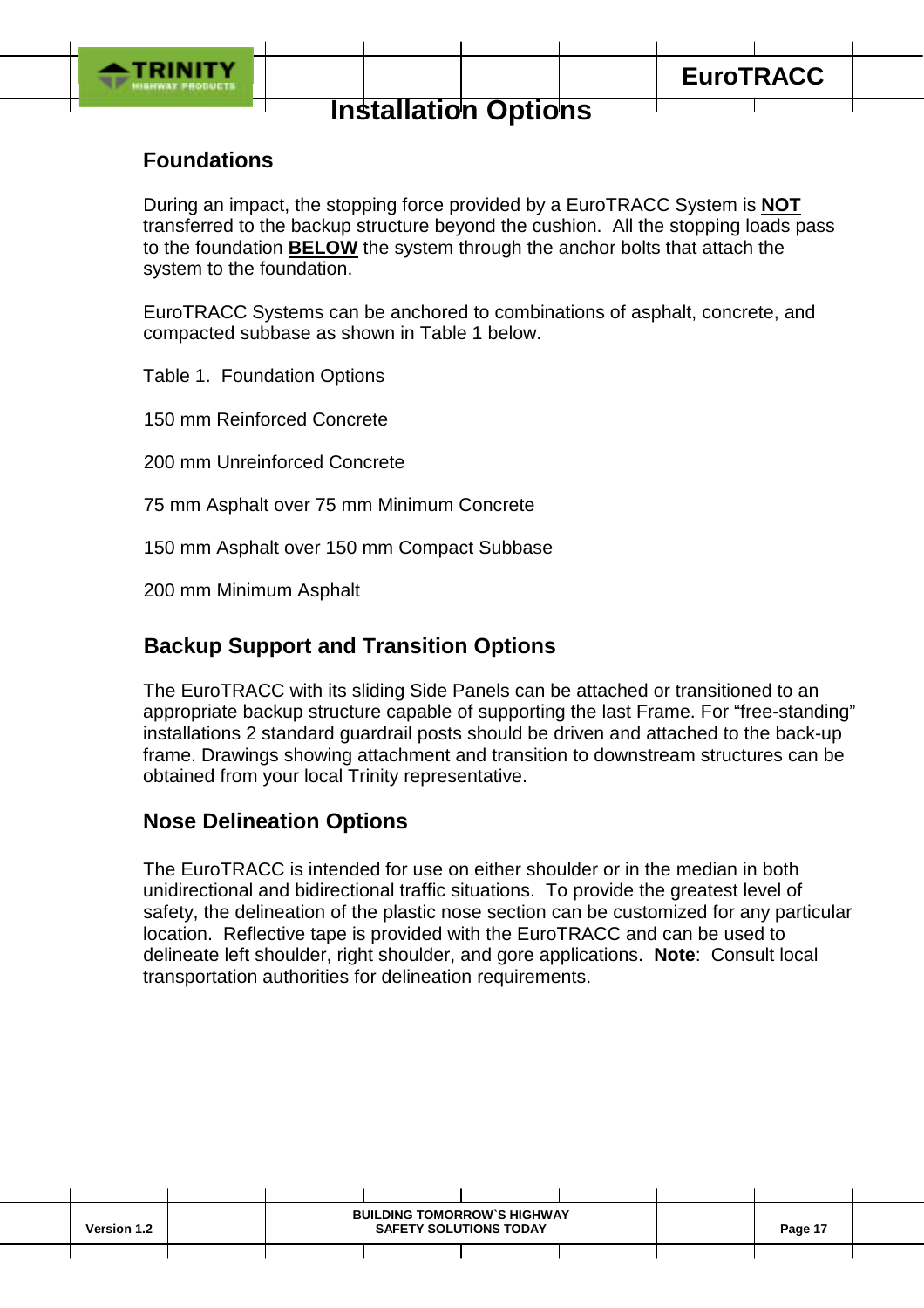

# **EuroTRACC**

## **INSTALLATION GUIDELINES**

**Trinity Industries, Inc. 2525 Stemmons Freeway Dallas, Texas 75207**

U.S. Calls: (800)-644-7976 International Calls: +1 (214) 589-8140 Fax (214)-589-8423 E-mail: TRACC.info@trin.net Internet: www.highwayguardrail.com

| <b>Version 1.2</b> |  | <b>BUILDING TOMORROW'S HIGHWAY</b><br><b>SAFETY SOLUTIONS TODAY</b> |  |  |  | Page 18 |  |
|--------------------|--|---------------------------------------------------------------------|--|--|--|---------|--|
|                    |  |                                                                     |  |  |  |         |  |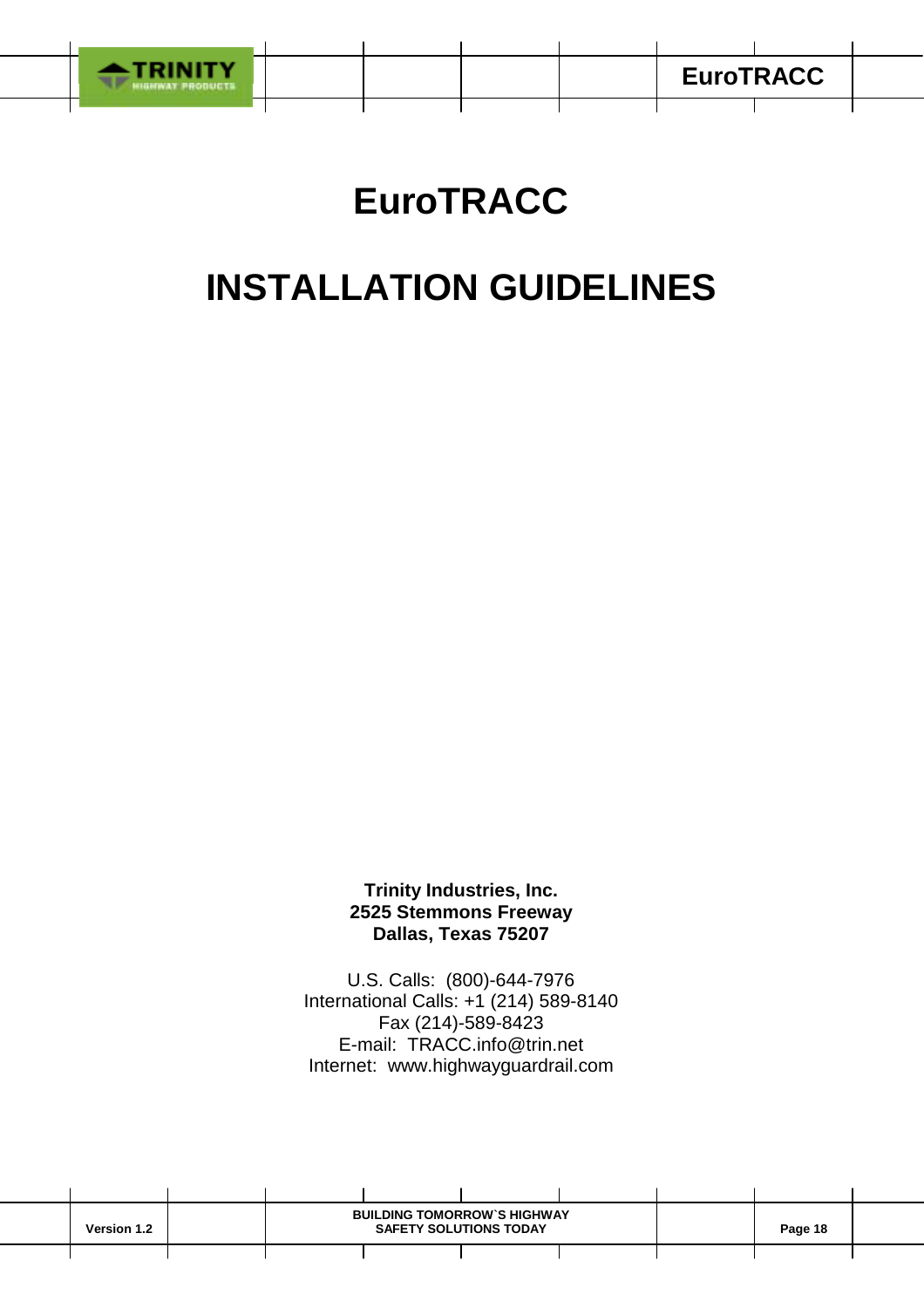

## **Drawings and Bills of Material**

Drawings and bills of material for EuroTRACC System options are available by contacting your Trinity Industries Representative.

## **Recommended Tools and Equipment**

- 1. Forklift or Crane (2 000 kg capacity)
- 2. Lifting Slings or Chains
- 3. Air hammer/drill and appropriate power source
- 4. Rock drill bit 18x400 mm with 750 mm extender
- 5. Socket and Ratchet Set or Flat Wrenches 10 to 32 mm
- 6. Traffic control equipment
- 7. Gloves, safety goggles, and back protection for lifting
- 8. Dispensing Gun and Mixing Tubes for Hilti HY-150 Adhesive

**NOTE**: HILTI anchors supplied with EuroTRACC systems require 18 mm holes for installation. Dispensing gun and mixing tubes for HY-150 adhesive are available from Trinity Industries or directly from Hilti, Inc.

## **Safety Instructions**

Always use appropriate safety precautions when operating power equipment, mixing chemicals, and moving heavy equipment. Gloves, safety goggles and back protection should be used.

Safety measures incorporating appropriate traffic control devices should also be used to protect personnel while at the installation site. Trinity offers an economical and effective truck mounted attenuator, the MPS-350, for the protection of workers in work zones. For more information on the MPS-350 call +1 214 589 8140 or visit with your local Trinity representative.

| <b>Version 1.2</b> |  | <b>BUILDING TOMORROW'S HIGHWAY</b><br><b>SAFETY SOLUTIONS TODAY</b> |  |  |  | Page 19 |  |
|--------------------|--|---------------------------------------------------------------------|--|--|--|---------|--|
|                    |  |                                                                     |  |  |  |         |  |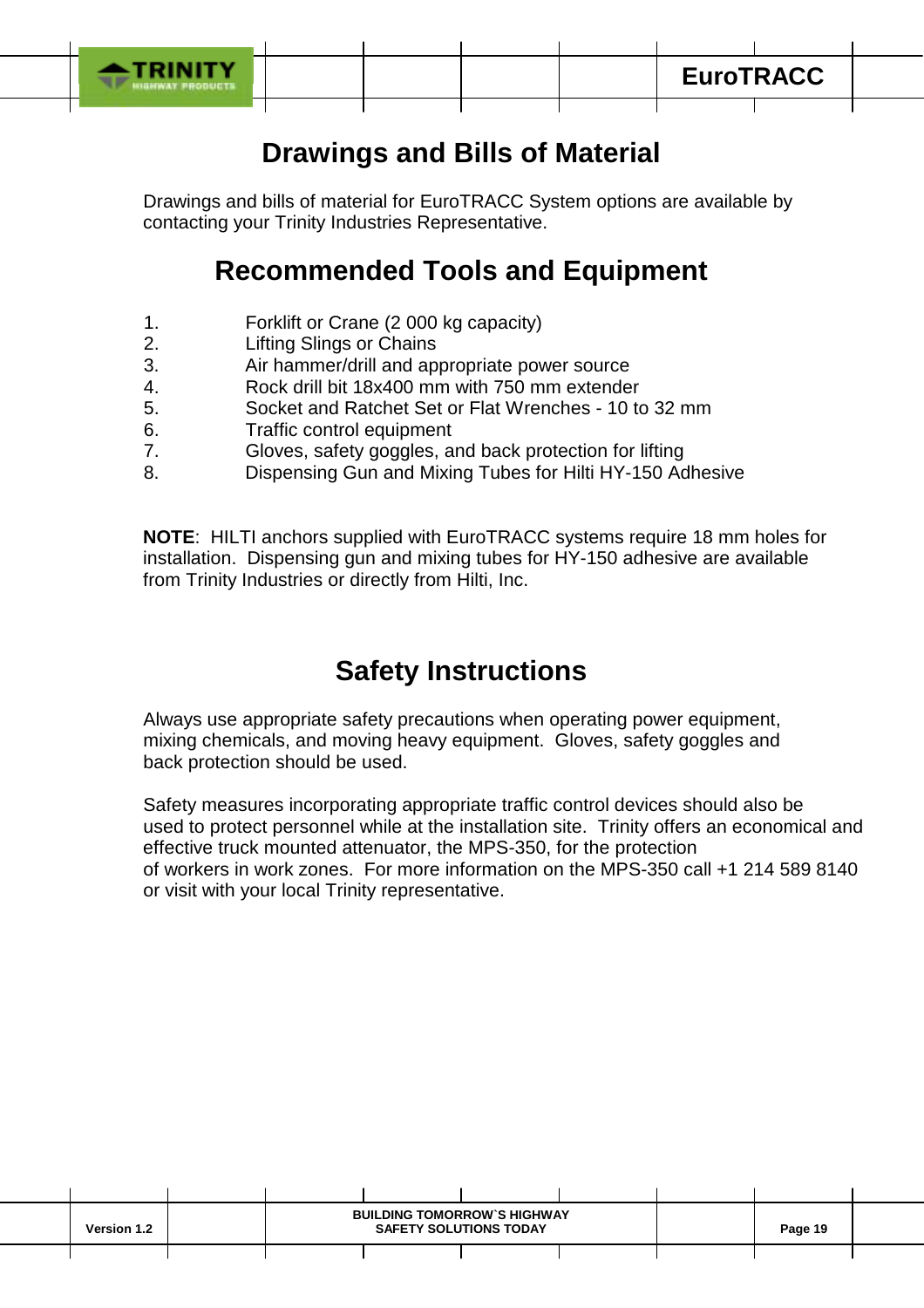

## **Installation of System**

To facilitate accurate communication regarding the parts of the EuroTRACC, Figure 6 shows the system with Side Panels removed and major parts labeled.



Figure 6. Major Components of the EuroTRACC. (The Side Panels have been removed from the outside of the system for clarity.)

## **Lifting the System**

EuroTRACC Systems can be lifted as complete units by threading lifting chains or slings directly through the tops of the frames. Someone should maintain control of the system by guiding the end as it is lifted and moved. Care should be taken to ensure that the system can be handled safely prior to moving.

## **Anchoring the System**

EuroTRACC Systems can be installed on combinations of asphalt and concrete. Table 2 shows the types of foundations that can be used and the anchoring studs that are required. In general, concrete installation can be performed using 180 mm anchor studs while asphalt installation requires 460 mm anchor studs. Holes should be drilled 40 mm less than the overall length of the anchor stud to ensure proper embedment.

 EuroTRACC Systems can be placed directly onto the foundation as a complete unit. The system should be aligned within 1° of the downstream barrier according to the approach and downstream zone requirements set forth in the section entitled, "Location Requirements". Holes for the anchor studs can be drilled into the foundation using the system as a template. Because of the open design of the EuroTRACC systems, it is not necessary to disassemble any portion of the system in order to drill the anchoring holes.

| <b>Version 1.2</b> | <b>BUILDING TOMORROW'S HIGHWAY</b><br><b>SAFETY SOLUTIONS TODAY</b> |  |  |  | Page 20 |  |
|--------------------|---------------------------------------------------------------------|--|--|--|---------|--|
|                    |                                                                     |  |  |  |         |  |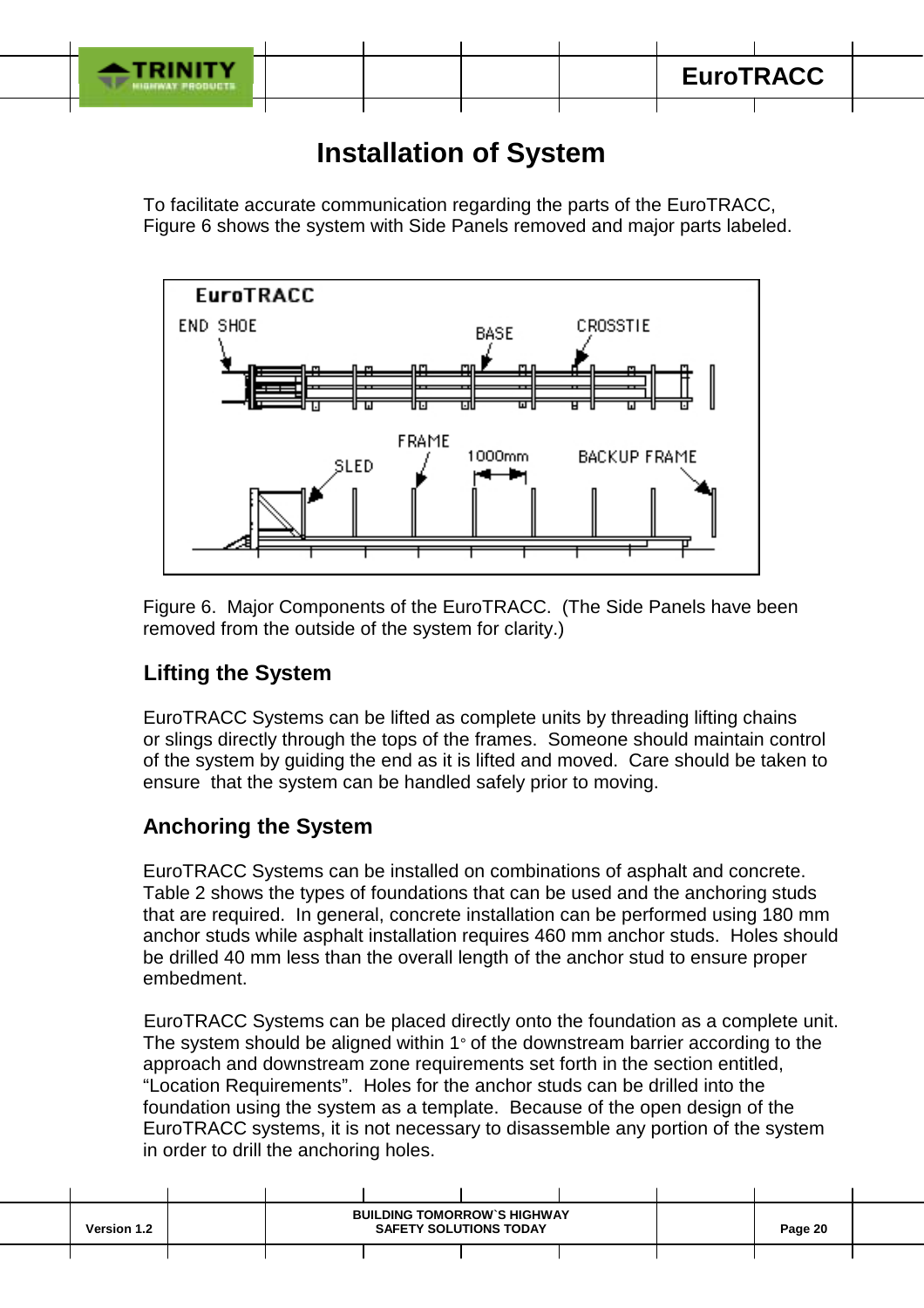

 After the holes are drilled, the adhesive system can be dispensed into the hole and then the anchor stud should be suspended by its nut and washer through the crosstie. Figure 7 shows how the anchor stud should pass through the crosstie suspended by its nut and washer. The stud should hang in the uncured adhesive with no threads showing above the nut. Final tightening of the anchor nuts should be done after the adhesive has properly cured. Performance of the EuroTRACC is not sensitive to the torque of the nuts. However, it is important that all anchor nuts are tightened enough to flatten the lock washers. (See adhesive manufacturer´s instructions for cure times under various environmental conditions.)

Table 3. Anchor Stud Selection Table

| Foundation                                    | <b>Anchor Stud Size</b> |
|-----------------------------------------------|-------------------------|
| 150 mm Reinforced Concrete                    | 16 mm d x 180 mm long   |
| 200 mm Unreinforced Concrete                  | 16 mm d x 180 mm long   |
| 75 mm Minimum Asphalt over 75 mm Min.Concrete | 16 mm d x 460 mm long   |
| 150 mm Asphalt over 150 mm Compact Subbase    | 16 mm d x 460 mm long   |
| 200 mm Minimum Asphalt                        | 16 mm d x 460 mm long   |
|                                               |                         |

**NOTE**: If asphalt is located over a minimum of 150 mm of concrete, the 460 mm anchor studs can be cut off to a total length equal to the asphalt thickness plus 190 mm.



Figure 7. Suspending the Anchor Studs in the Uncured Adhesive.

| <b>Version 1.2</b> | <b>BUILDING TOMORROW'S HIGHWAY</b><br><b>SAFETY SOLUTIONS TODAY</b> |  |  |  | Page 21 |  |
|--------------------|---------------------------------------------------------------------|--|--|--|---------|--|
|                    |                                                                     |  |  |  |         |  |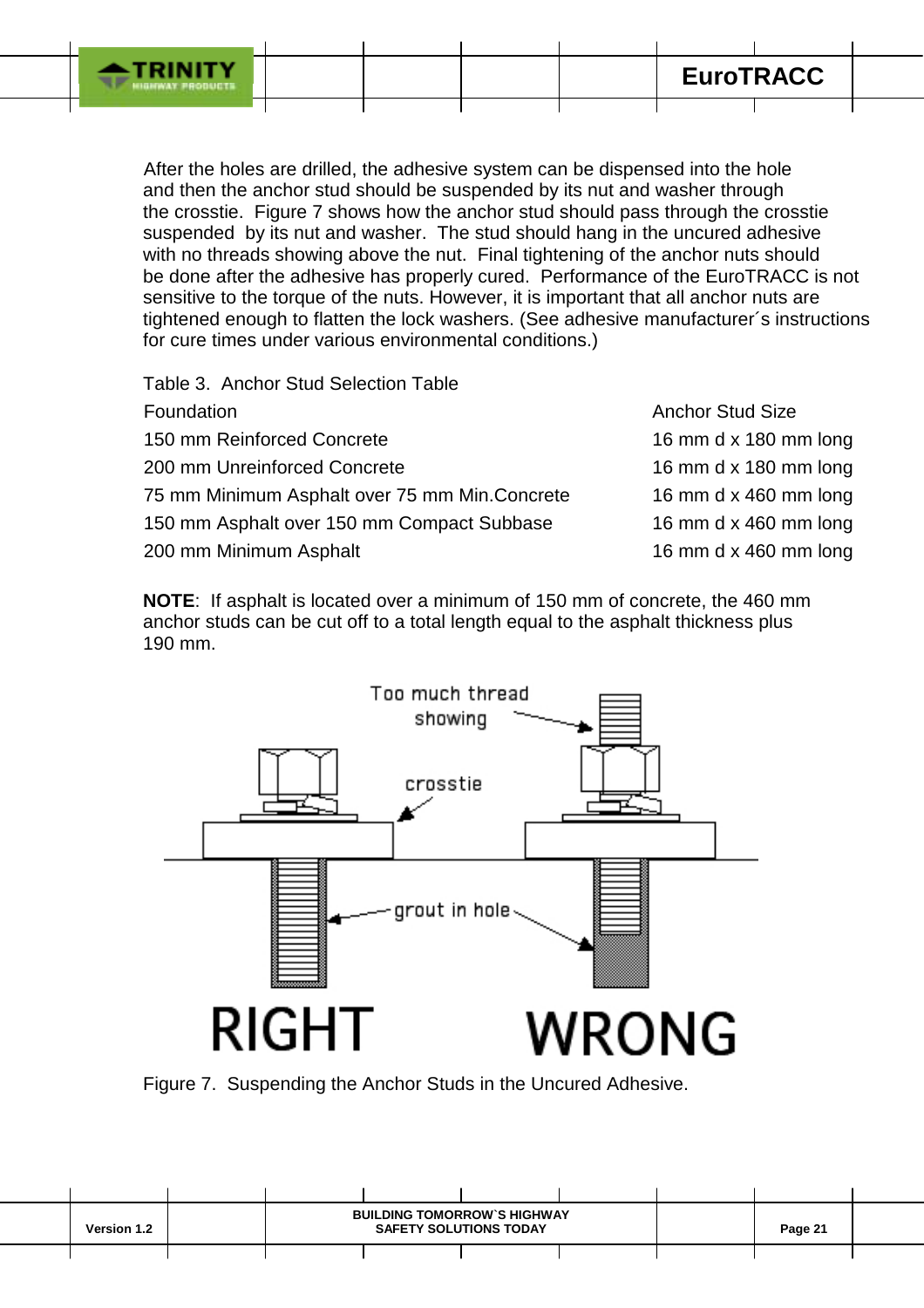

## **Attaching Backups and Transitions**

The last support frame on a EuroTRACC System must be attached to an appropriate backup structure in order to support the Side Panels and any required transition panels. While no direct stopping forces are transmitted into the backup support structure, its presence is important for possible redirecting impacts. For "free-standing" installations 2 standard guardrail posts should be driven and attached to the back-up frame. For more information about specific installation options including installation drawings contact your local Trinity representative.

## **Attaching Plastic Nose and Delineator**

 The EuroTRACC System is intended for use on either shoulder or in the median in both uni-directional and bi-directional traffic situations. To provide the greatest level of safety, the delineation of the plastic nose section can be customized for any particular location. Reflective sheeting is provided with each EuroTRACC System and can be used to delineate left shoulder, right shoulder, and gore applications. The plastic nose should be attached to the front of the EuroTRACC System using the side panel attachment hardware already located on the system.

**NOTE**: Consult local transportation authorities for delineation requirements.

| <b>Version 1.2</b> | <b>BUILDING TOMORROW'S HIGHWAY</b><br><b>SAFETY SOLUTIONS TODAY</b> |  |  |  | Page 22 |  |
|--------------------|---------------------------------------------------------------------|--|--|--|---------|--|
|                    |                                                                     |  |  |  |         |  |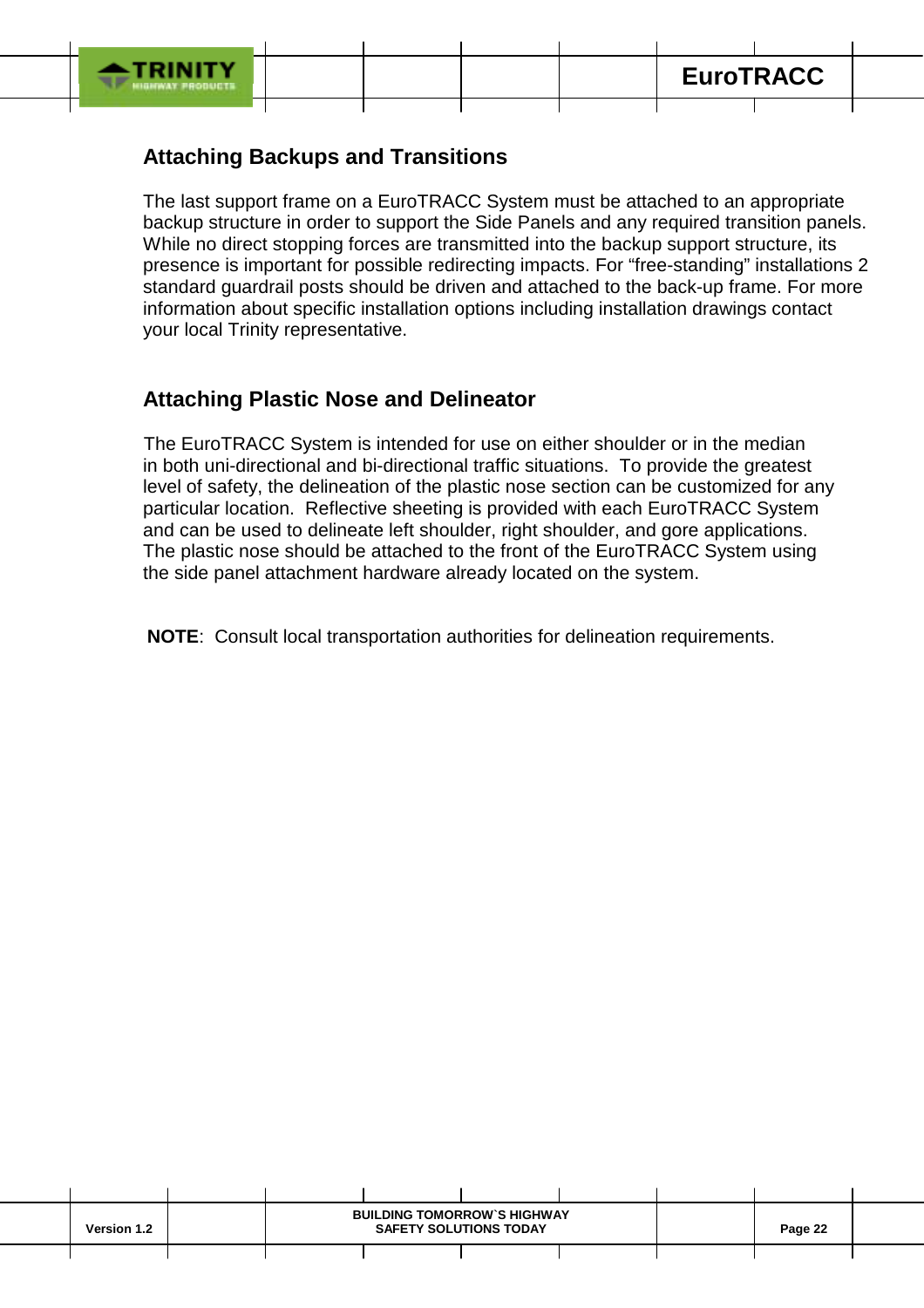

# **EuroTRACC REPAIR AFTER IMPACT**

## **Low-Risk Repair Options**

EuroTRACC systems are designed for field repair or rapid replacement of the entire unit.

 The energy absorbing segments of the EuroTRACC system Base can be replaced in stages depending on the extent of the impact. Because EuroTRACC systems are delivered fully assembled, it is extremely practical to replace the entire damaged system on the roadside and then perform the necessary repairs safely and accurately in the maintenance shop away from traffic dangers. Many of a EuroTRACC systems components remain undamaged after most impacts making refurbishment simple and economical.

**NOTE:** EuroTRACC CRASH CUSHION ARE **NOT** DISPOSABLE. COMPLETE REPLACEMENT ON THE ROADSIDE AFTER AN IMPACT IS A CONVENIENT – BUT NOT REQUIRED - WAY TO PROTECT WORKERS BY LIMITING EXPOSURE TO TRAFFIC. UP TO 98% OF A EuroTRACC SYSTEM IS REUSABLE AFTER DESIGN IMPACTS REGARDLESS OF WHETHER THE REPAIR IS PERFORMED IN THE FIELD OR IN THE SAFETY OF THE MAINTENANCE YARD.

## **Types of Damage**

 EuroTRACC Systems are designed to withstand end-on impacts and redirecting side impacts. Side impacts, depending on the severity, may only cause cosmetic damage to the system. Any system that has been impacted along its side should be examined to make sure that the damage is only cosmetic and that any damage that might hinder subsequent function of the system is repaired.

During some severe high-speed redirecting impacts with heavy vehicles, a EuroTRACC System may become permanently twisted. If the deformation of the Base causes a portion of one side of the system to be raised more than one 30 mm when compared to the other side of the system, then the damaged portion of the Base should be replaced.

| <b>Version 1.2</b> | <b>BUILDING TOMORROW'S HIGHWAY</b><br><b>SAFETY SOLUTIONS TODAY</b> |  |  |  | Page 23 |  |
|--------------------|---------------------------------------------------------------------|--|--|--|---------|--|
|                    |                                                                     |  |  |  |         |  |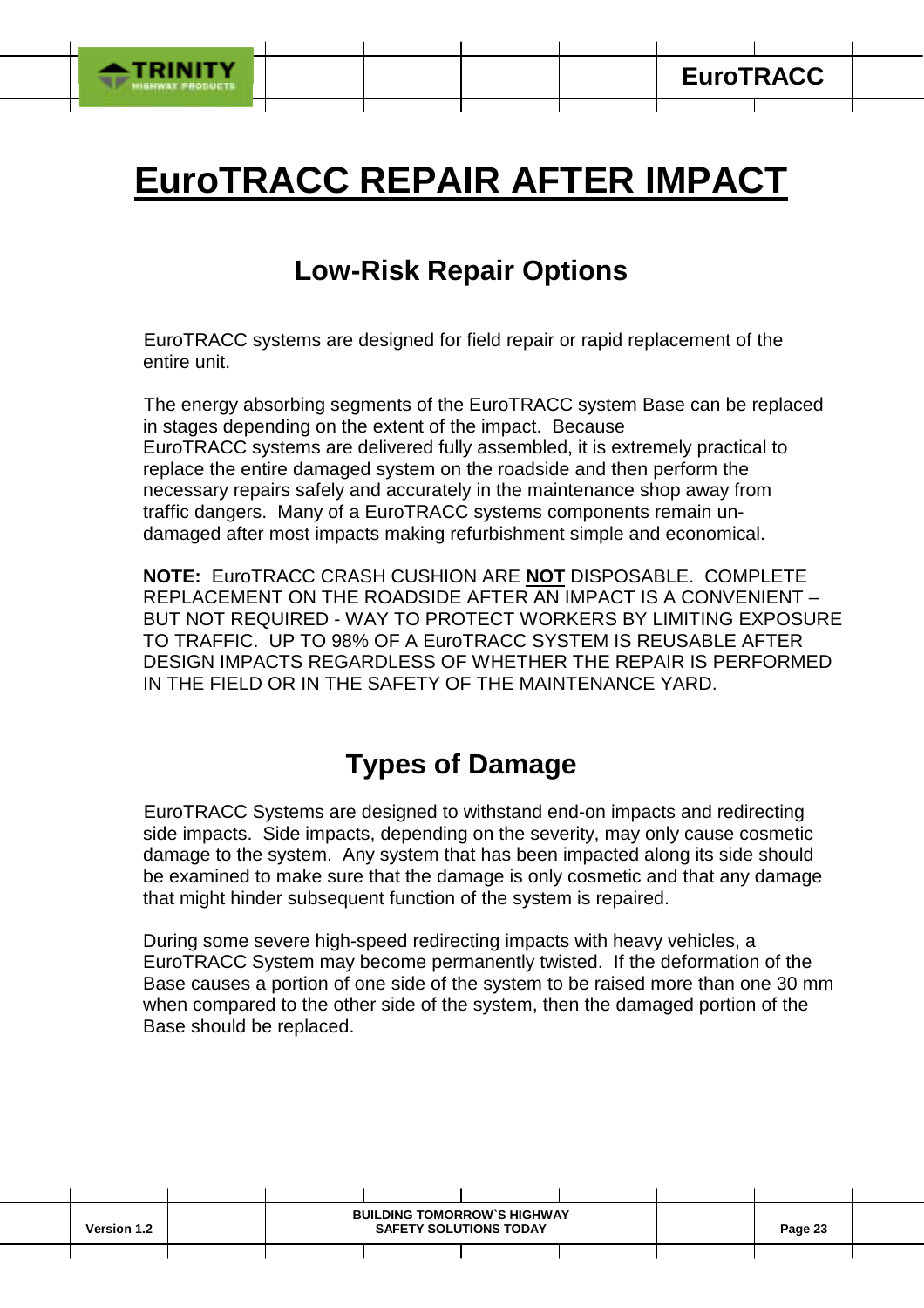

## **Field Repair**

The EuroTRACC Crash Cushion is specifically designed for rapid field repair. Removal and replacement of the system remains a valid option for those who prefer to work on the system away from the roadside.

 EuroTRACC Systems can be repaired in the field by replacing the parts that have been damaged. The first step for repair will be to disconnect the Sled and its attached Side Panels from the remainder of the system and pull them back to their original upstream location. To facilitate this it may be necessary to release the Shredder Bolts from the sled and to partially remove the Straps that brace the lower part of the Sled. Don´t forget to replace the Shredder Bolts and reattach the Straps once the Sled is relocated to its original position.

 After the sled is relocated, the damaged rip plates can be replaced by removing the three bolts that hold down each rip plate doubler. Please refer to the assembly drawings to ensure that the new rip plates are properly located.

 The Side Panels and Frames can now be redistributed along the length of the system. It may be necessary to loosen some of the Side Panel attachment hardware in order to facilitate respacing. The reassembled Sled and its Side Panels can be reattached to the remainder of the system and all the hardware tightened to complete the repair job.

The EuroTRACC system is now ready to help save another life.

## **Removal / Replacement of System**

The EuroTRACC can be removed from its foundation by releasing the Anchor Nuts that hold down the Crossties. Flat wrenches may be required to access the Anchor Studs under the displaced Frames and Sled. Once released, the system can be lifted as a unit and transported back to a maintenance facility for repair. A new or reconditioned EuroTRACC can be positioned on the existing Anchor Studs and firmly attached using the appropriate Nuts and Washers.

 In some impacts, a small number of Anchor Studs may become bent or fractured. In these cases it will be necessary to remove the old Anchor Stud, drill out the adhesive in the old hole, and replace the removed Anchor Stud with a new Anchor Stud and adhesive.

| <b>Version 1.2</b> | <b>BUILDING TOMORROW'S HIGHWAY</b><br><b>SAFETY SOLUTIONS TODAY</b> |  |  |  | Page 24 |  |
|--------------------|---------------------------------------------------------------------|--|--|--|---------|--|
|                    |                                                                     |  |  |  |         |  |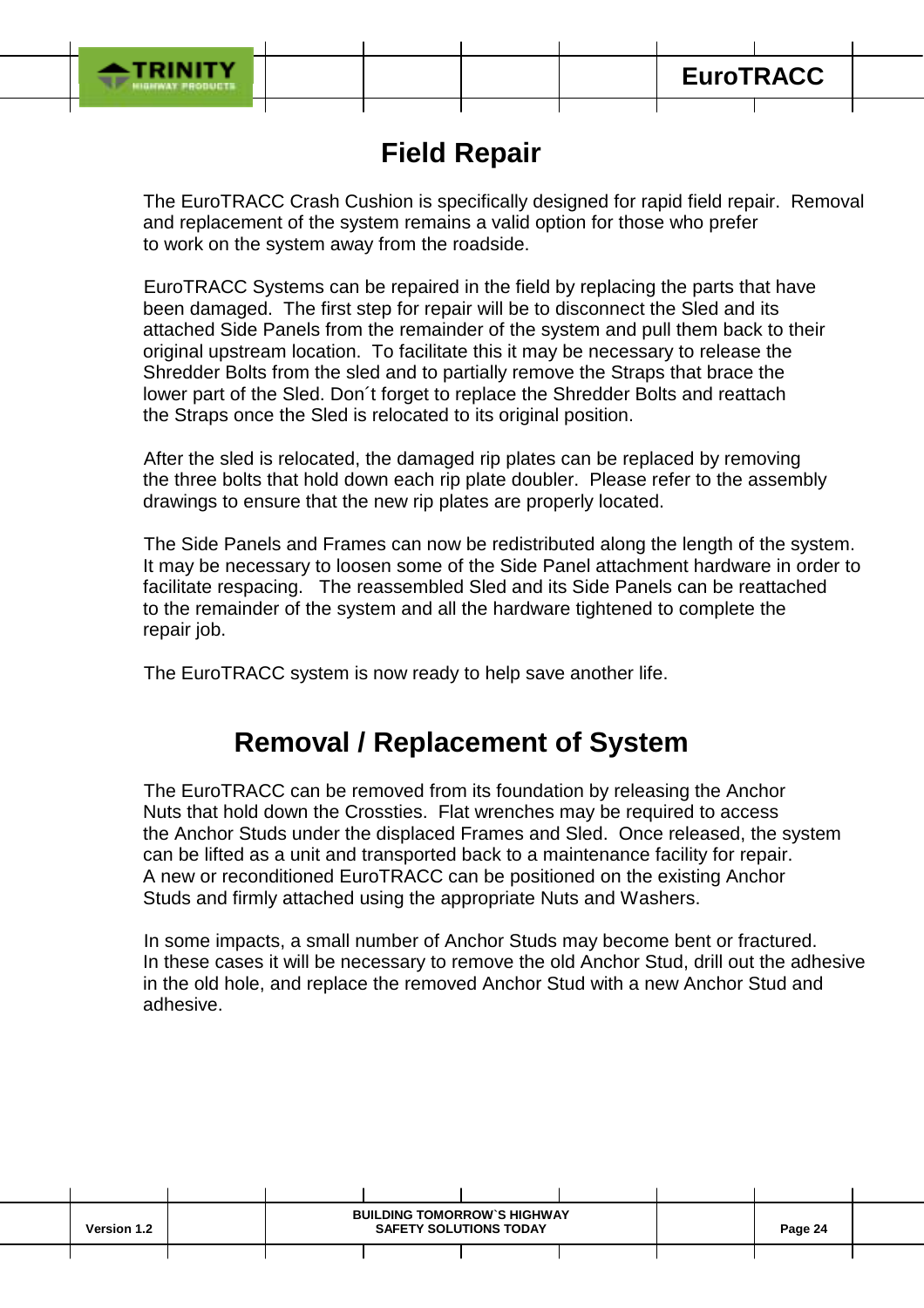

## **Repair at Maintenance Facility**

 In general, the procedure for repairing a EuroTRACC at a Maintenance Facility will be the same as a field repair. Should you encounter technical difficulties, help is available by calling your local Trinity Industries Representative.

 The first step for repair will be to disconnect the sled and its attached side panels from the remainder of the system and pull them back to their original upstream location. To facilitate this it may be necessary to release the shredder plates from the sled and to partially remove the straps that brace the lower part of the sled. Don´t forget to replace the shredder plates and reattach the straps once the sled is relocated to its original position.

After the sled is relocated, the damaged rip plates can be replaced by removing the three bolts that hold down each rip plate doubler. Please refer to the assembly drawings to ensure that the new rip plates are properly located.

 The side panels and frames can now be redistributed along the length of the system. It may be necessary to loosen some of the panel attachment hardware in order to facilitate respacing. The reassembled sled and its side panels can be reattached to the remainder of the system and all the hardware tightened to complete the repair job.

 The EuroTRACC system is now ready to be redeployed on the roadside to save another life.

| <b>Version 1.2</b> |  | <b>BUILDING TOMORROW'S HIGHWAY</b><br><b>SAFETY SOLUTIONS TODAY</b> |  | Page 25 |  |
|--------------------|--|---------------------------------------------------------------------|--|---------|--|
|                    |  |                                                                     |  |         |  |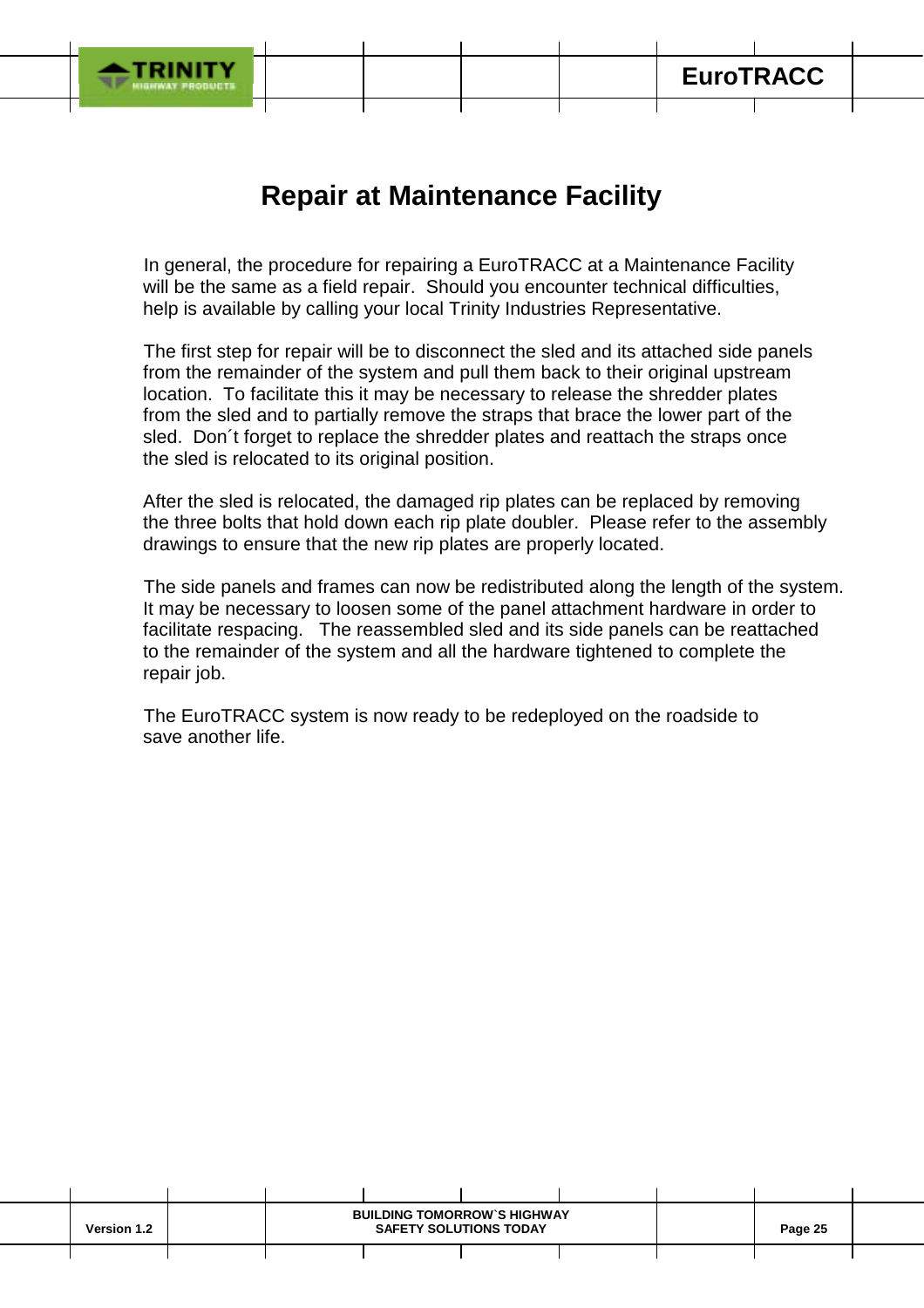



Drawings

| <b>Version 1.2</b> | <b>BUILDING TOMORROW'S HIGHWAY</b><br><b>SAFETY SOLUTIONS TODAY</b> |  |  |  | Page 26 |  |
|--------------------|---------------------------------------------------------------------|--|--|--|---------|--|
|                    |                                                                     |  |  |  |         |  |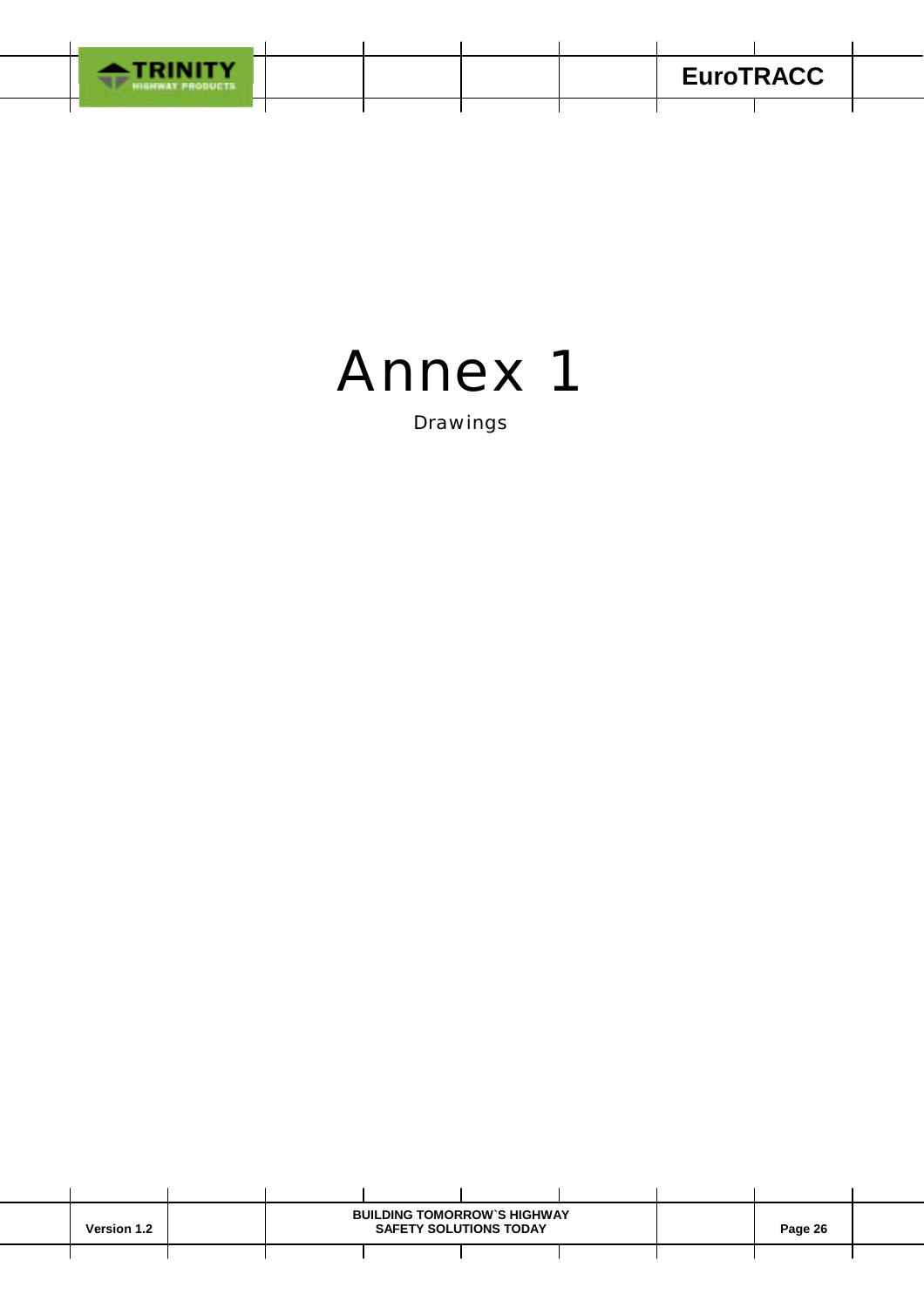



In-service Evaluation of TRACC (NCHRP 350 Version)

EuroTRACC is a modified version meeting the requirements of EN 1317-1,3

| <b>Version 1.2</b> | <b>BUILDING TOMORROW'S HIGHWAY</b> | Page 27 |  |  |  |
|--------------------|------------------------------------|---------|--|--|--|
|                    |                                    |         |  |  |  |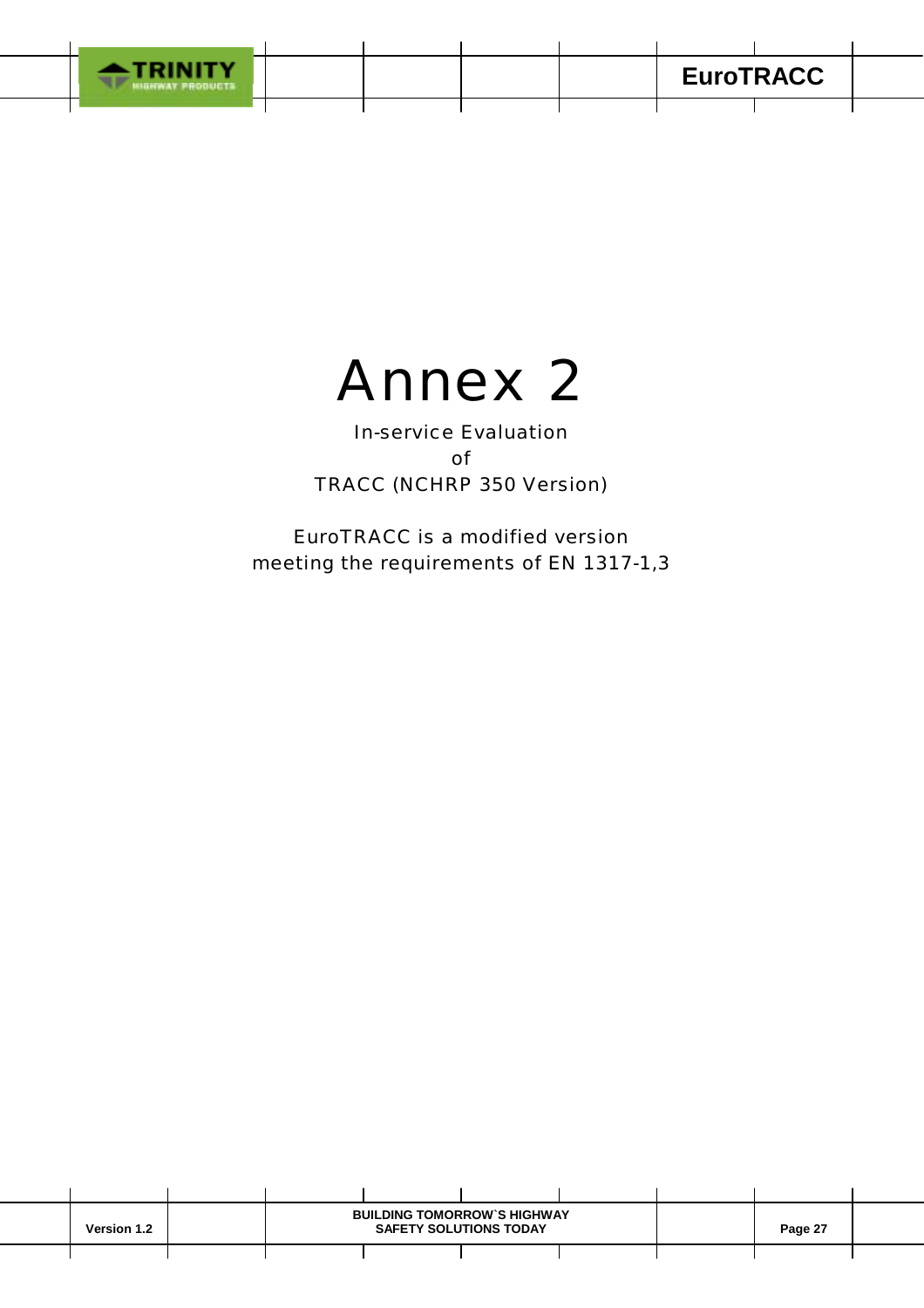## **Field Performance of the TRACC**

James R. Albritton, P.E. Exodyne Technologies, Inc. jralbritton@earthlink.net +1 817 560 1459

January 11, 2000

The Trinity Attenuating Crash Cushion (TRACC), a product of Trinity Industries, Inc., has been on the market since January of 1999. Since its introduction to the marketplace, approximately 200 units have been sold to contractors, rental companies, and departments of transportation for installation in permanent and temporary locations. Seventeen units are known to have sustained reportable damage due to impact from errant vehicles during the first year of availability. This report summarizes the steps taken and the costs incurred in repairing the TRACC system after these impacts.



A TRACC installed in a Toronto, Canada Construction Zone

The TRACC is delivered to customers completely assembled and can be installed on an acceptable pad location (see TRACC installation manual for details) in less than one hour. Replacement of a damaged system with a fully functional standby unit can be accomplished in about 30 minutes. Repair of the system through the replacement of damaged components can then be done safely and accurately in a maintenance facility away from the dangers of traffic. For minor impacts involving very little part replacement, repair can be accomplished on the roadside without removing the damaged unit. The decision to repair or replace in the field is left to the maintenance crew and should be based on the best interest of the repair crew and the driving public.

| <b>Version 1.2</b> |  | <b>BUILDING TOMORROW'S HIGHWAY</b><br><b>SAFETY SOLUTIONS TODAY</b> |  | Page 28 |  |
|--------------------|--|---------------------------------------------------------------------|--|---------|--|
|                    |  |                                                                     |  |         |  |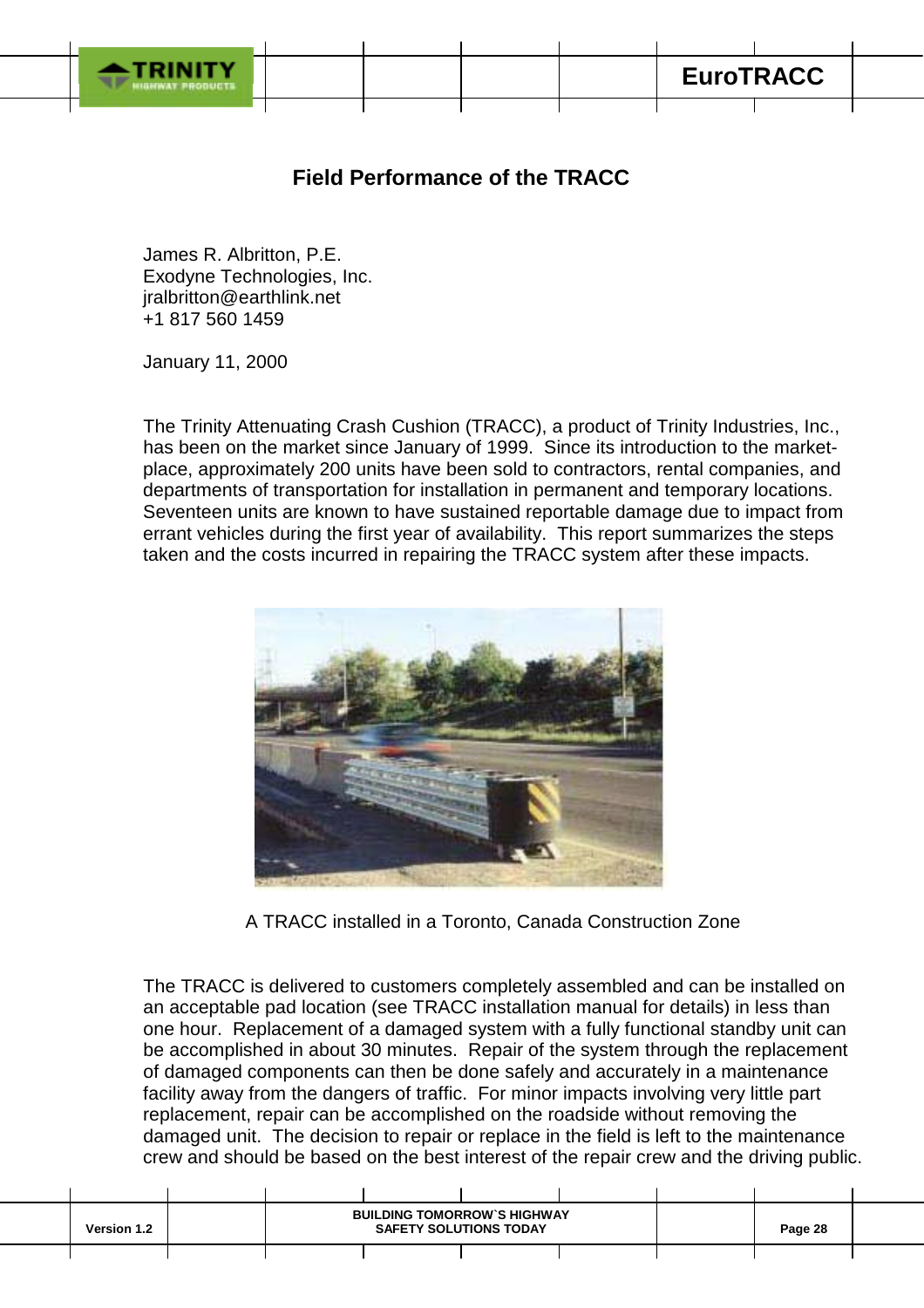

ī

Of the seventeen impacts that have occurred, five can be considered major because the damage sustained by the system indicates an impact speed in excess of 50 miles per hour (80 km/h). The remaining twelve impacts ranged from very minor bumps to significant head-on impacts at speeds lower speeds. No deaths have occurred and no significant injuries have been attributed to the seventeen impacts with the TRACC system to date.

The first major TRACC impact occurred in Toronto, Canada, in a temporary construction zone. The TRACC was anchored to the existing roadway and attached to a temporary concrete barrier. A Dodge Neon drifted off the road and impacted the system head-on almost perfectly centered at a speed estimated to be 60 miles per hour (100 km/h). The driver got out of the car and walked away from the accident with no significant injuries. The photos below show the damaged Dodge Neon and the damaged TRACC.





Damaged Dodge Neon Damaged TRACC Prior to Replacement

The contractor was called to replace the system within hours of the impact. He transported a new TRACC to the scene on the back of a flatbed boom truck, replaced the damaged unit, and then transported the damaged unit back to his repair facility for repair at a later date. The parts to repair the system cost approximately 900 USD and the repair was accomplished by two men in about four hours. The photo below shows the replacement in progress.

| <b>Version 1.2</b> |  | <b>BUILDING TOMORROW'S HIGHWAY</b><br><b>SAFETY SOLUTIONS TODAY</b> | Page 29 |  |  |
|--------------------|--|---------------------------------------------------------------------|---------|--|--|
|                    |  |                                                                     |         |  |  |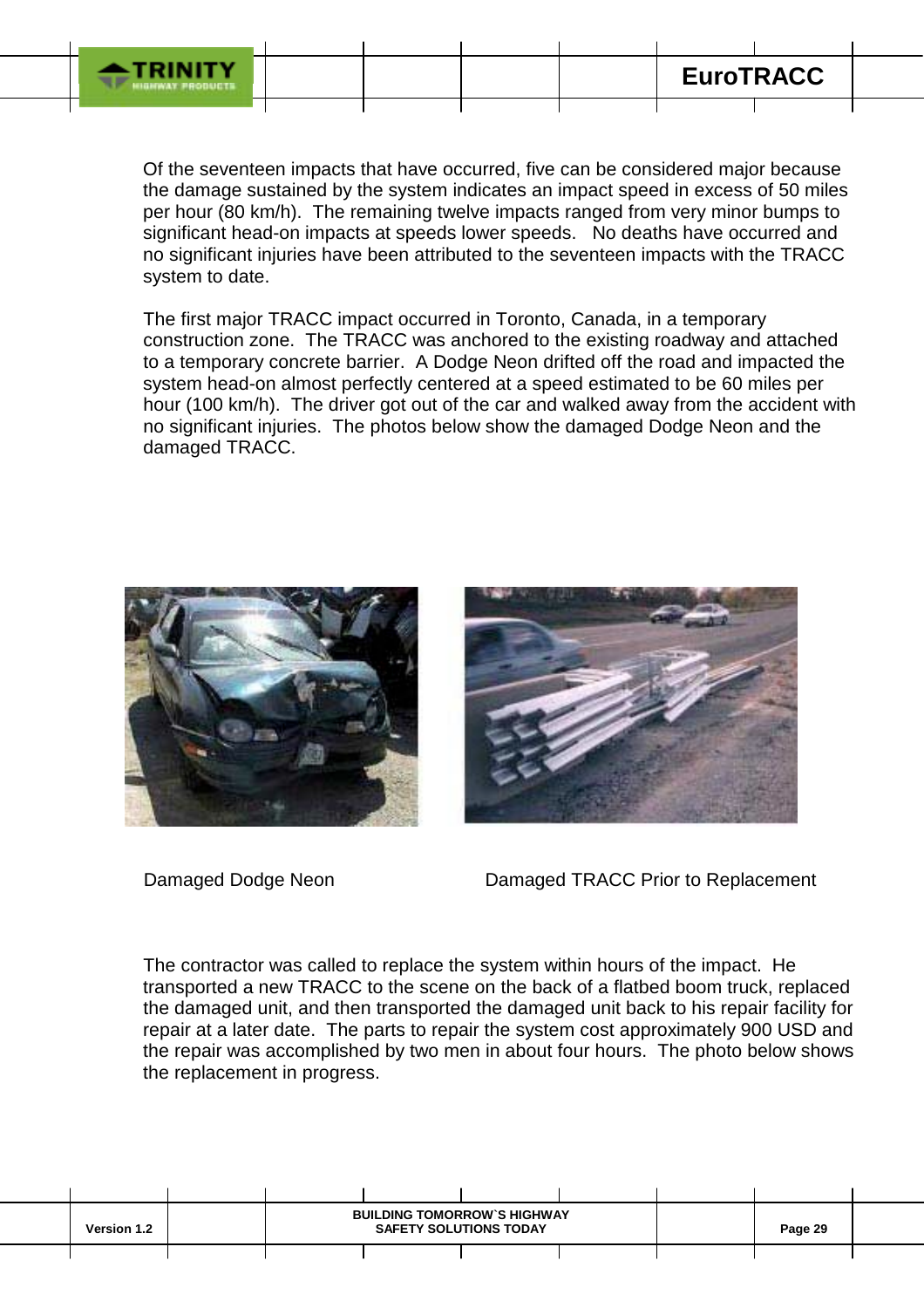



TRACC Replacement in Progress

In all but one of the seventeen cases, the TRACC was replaced on the roadside with a new or reconditioned unit. Contractors report that such a replacement can be performed in as little as 30 minutes. In one case, the contractor safely replaced the damaged parts in the field during a period of low traffic volume.

In Boise, Idaho, a TRACC was hit on the end, off-centered at a very sharp angle. The estimated impact speed was in excess of 60 miles per hour (100Km/h). The driver of the Honda Prelude sustained leg injuries but recovered within a few days. He even provided the local TRACC installer with photos of the damaged TRACC. (He had returned to the scene to see what it was that stopped him when he left the roadway in the middle of the night. See his photo below.)



Damaged TRACC in Boise, Idaho

Replacement of the TRACC was accomplished as described above. The contractor did not worry about what parts to transport to the accident scene. He simply loaded a ready TRACC to replace the damaged one. Repair of the TRACC was done later in his repair facility.

| <b>Version 1.2</b> |  | <b>BUILDING TOMORROW'S HIGHWAY</b><br><b>SAFETY SOLUTIONS TODAY</b> |  | Page 30 |  |
|--------------------|--|---------------------------------------------------------------------|--|---------|--|
|                    |  |                                                                     |  |         |  |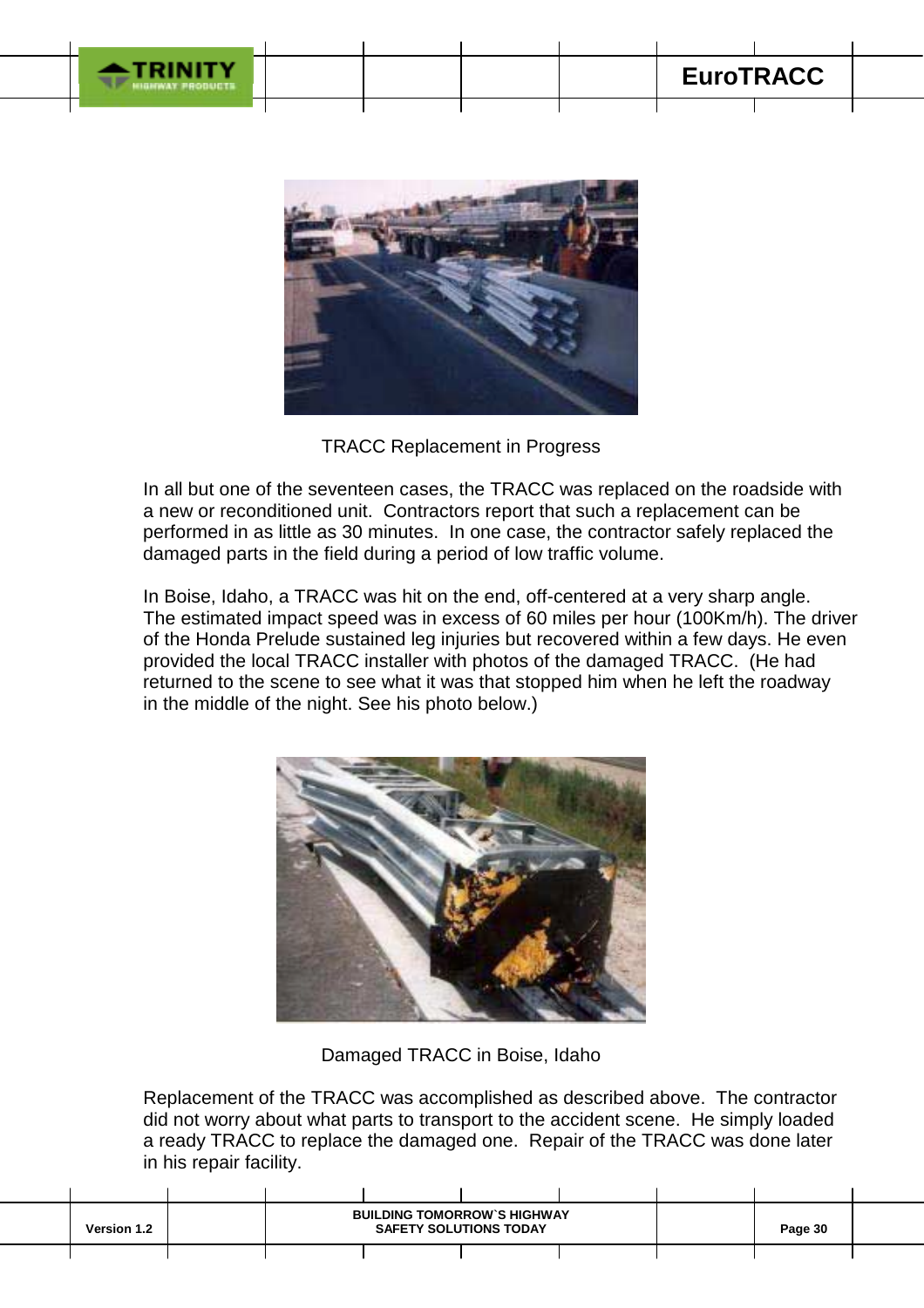

ī

Because of the off-centered and angled nature of the impact, more parts were damaged than in the Toronto impact. The approximate cost of the parts was 3 975 USD for complete repair. The repair process required two workers about four hours in the safety of their own workshop.

Several of the seventeen reported impacts involved low-speed head-on collisions that resulted in less than 54" (1 370mm) of stroke of the system. In those cases, the plastic nose and the first stage of rip plates had to be replaced at a typical cost of US\$350 for parts. The time required to repair such an impact is generally less than two hours. In one case, a contractor performed the repair on the roadside without removing the damaged unit.

TRACC field performance to date has been excellent. A wide range of impacts have occurred with no significant injuries to report. In fact, the range of field tests has included several impacts that would have resulted in major injuries or death had an approved crash cushion not been present. Repairs to the TRACC have been accomplished with minimal difficulty and at very reasonable costs. Overall, the TRACC has met or exceeded all expectations in its first year of service.

For more information, please contact James R. Albritton, P.E., or Trinity Highway Products L.L.C. at +1-214-589-8140.

| <b>Version 1.2</b> |  | <b>BUILDING TOMORROW'S HIGHWAY</b><br><b>SAFETY SOLUTIONS TODAY</b> |  | Page 31 |  |
|--------------------|--|---------------------------------------------------------------------|--|---------|--|
|                    |  |                                                                     |  |         |  |